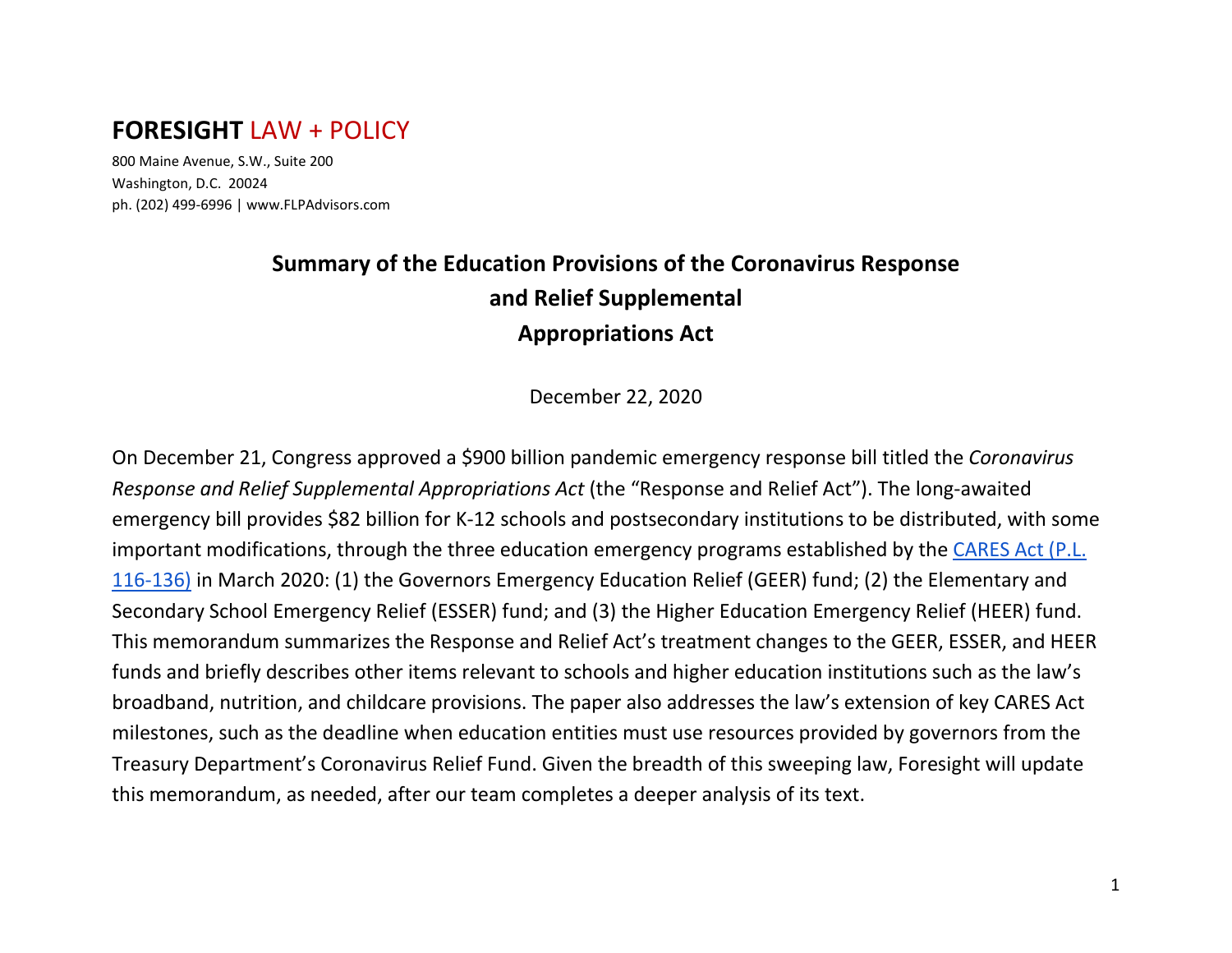# **Education Stabilization Fund**

The Response and Relief Act uses the CARES Act's Education Stabilization Fund, with modifications, as the mechanism for distributing \$82 billion in new emergency funding. As with CARES, the new law provides discretionary education resources to governors through the GEER fund, sends money to state departments of education and school districts through the ESSER fund, and directs money to higher education institutions through the HEER fund. Unlike the CARES Act, the new law includes a significant set aside for non-public schools to be administered by state education agencies and governors. It also includes new reporting requirements for states and subgrantees that receive ESSER funds and provides for some changes and additions to the program's eligible uses (the uses remain very flexible).

### **Governor's Emergency Education Relief Fund (GEER, \$4.1 billion)**

The Response and Relief Act's GEER funding will be distributed to states as follows:

- 60% based on the relative population of individuals aged 5 through 24; and
- 40% based on the relative number of children counted under ESEA section 1124(c).

GEER funds may be used for:

- Emergency support to LEAs that the SEA deems have been most significantly impacted by the coronavirus to continue to provide educational services to students and to support the ongoing functionality of the LEA.
- Emergency support to institutions of higher education that the Governor determines have been most significantly impacted by the coronavirus to continue to provide educational services and support the ongoing functionality of the institution.
- Provide support to any other institution of higher education, LEA, or education-related entity within the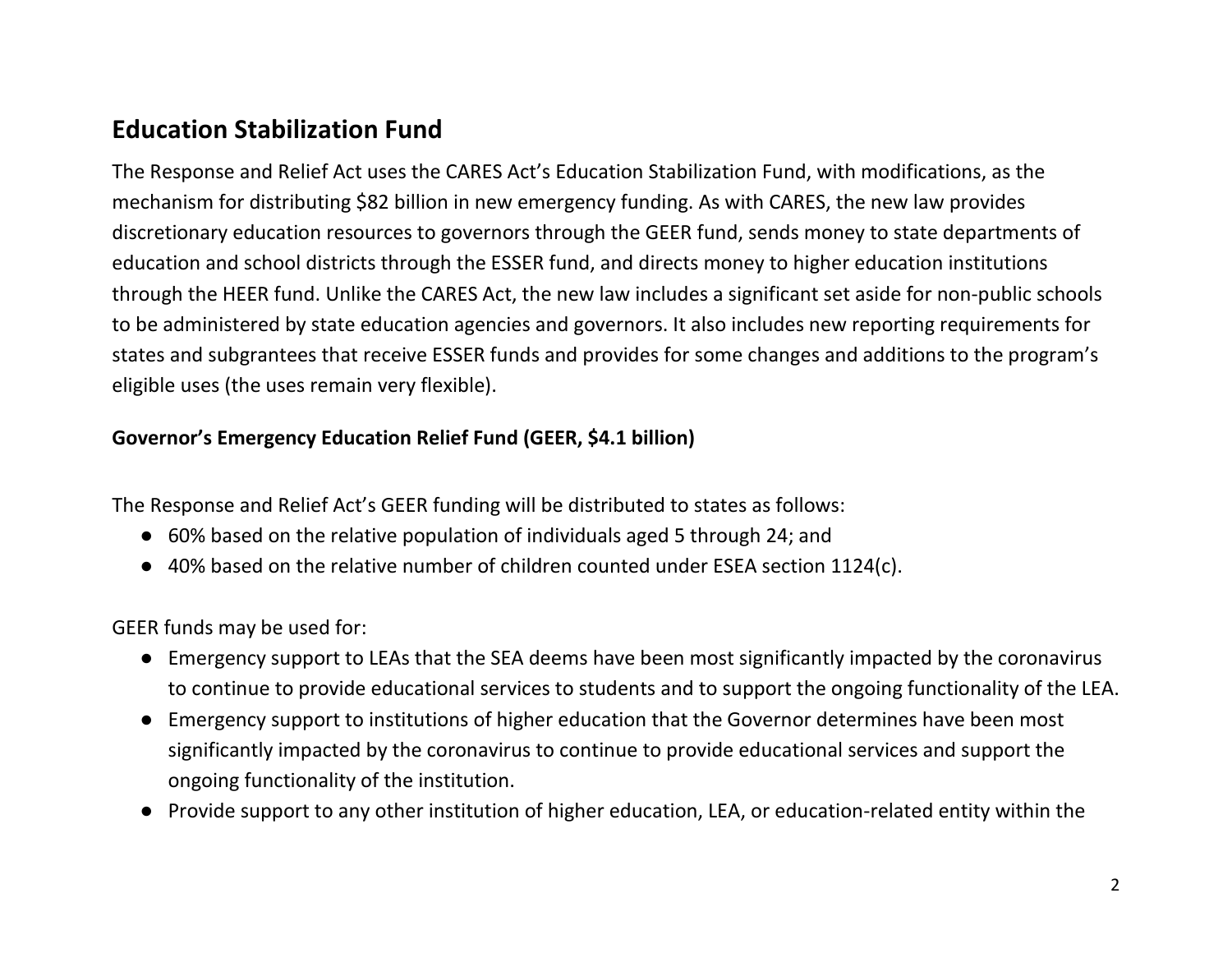state, including Indian Tribes, and Tribal organizations that the Governor deems essential for carrying out emergency education services to students for authorized activities described in section 313(d)(1) or the HEA; the provision of child care and early childhood education, social and emotional support; and the protection of education-related jobs.

Any remaining funds that have not been awarded or obligated within 1 year after the date of receipt of the funds must be returned to the Department of Education to be reallocated to the remaining states.

#### *Private Schools*

In a significant departure from the CARES Act, the Response and Relief Act's GEER funding includes \$2.75 billion in dedicated emergency assistance for non-public schools, which will be administered by SEAs.

- These funds are allotted to states based on the total number of children aged 5 through 17 at or below 185% of poverty who are enrolled in non-public schools in the state compared to the total number of all such children in all states.
- SEAs are also required to prioritize services or assistance to non-public schools that enroll low-income students and those who are most impacted by the qualifying emergency.
- This assistance may be used in a variety of ways, including for:
	- Supplies to sanitize, disinfect, and clean school facilities;
	- Personal protective equipment;
	- Improving ventilation systems;
	- Training and professional development for staff on sanitation, the use of personal protective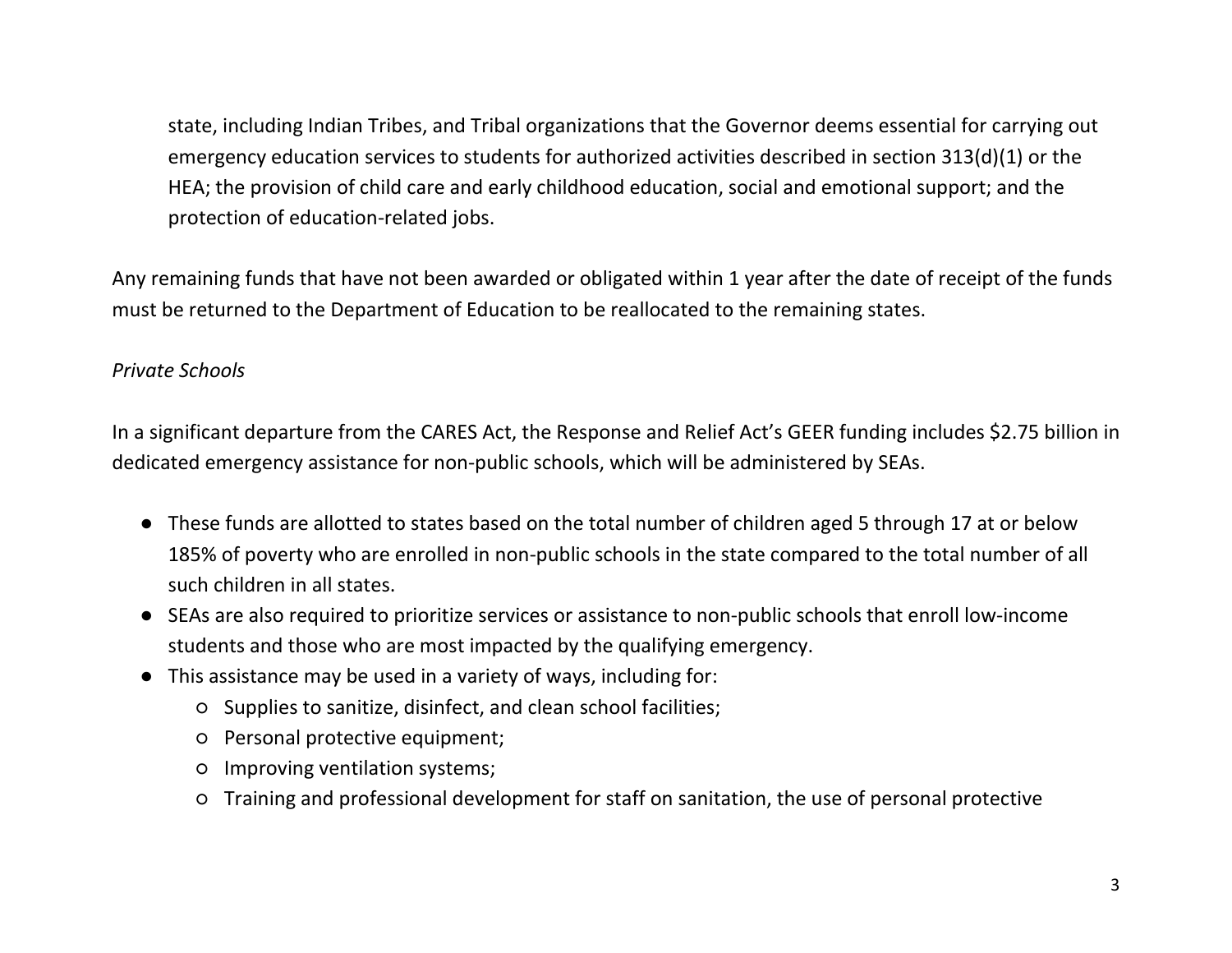equipment, and minimizing the spread of infectious diseases;

- Physical barriers to facilitate social distancing;
- Other materials, supplies, or equipment to implement public health protocols;
- Expanding capacity to administer coronavirus testing;
- Educational technology to assist with remote or hybrid learning (including connectivity, hardware, and software);
- Redeveloping instructional plans;
- Leasing of sites or spaces to ensure safe social distancing;
- Reasonable transportation costs;
- Initiating and maintaining education and support services or assistance for remote learning, hybrid learning, or to address learning loss; or
- Reimbursement for the expenses of any services or assistance described above that the non-public school incurred on or after the date of the qualifying emergency, except for any non-public school that received a loan under the Small Business Act prior to this Act shall not be eligible for reimbursements for any expenses reimbursed through such loan.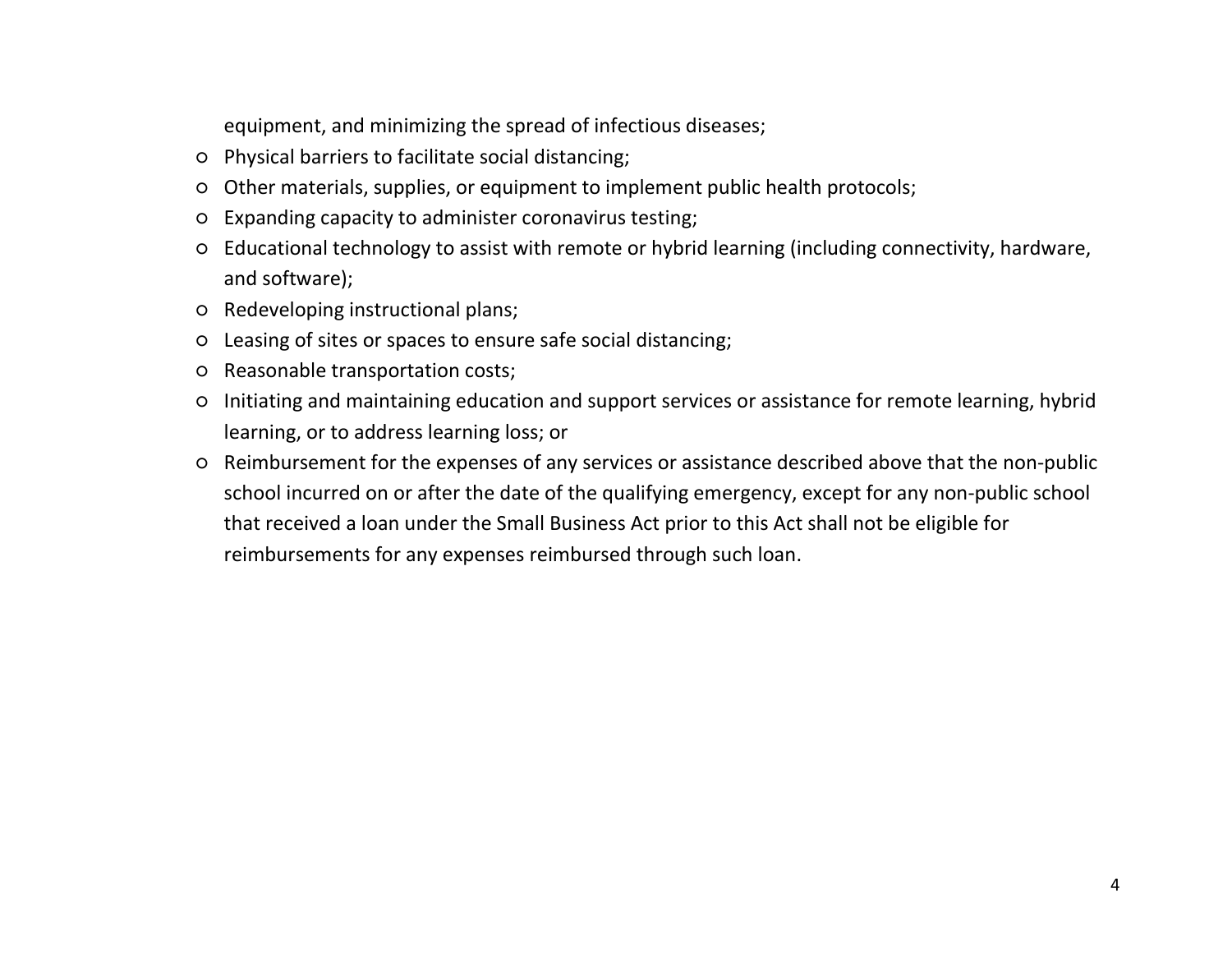Private schools must apply to the state educational agency for funding and disclose the number of students from low-income families that they enroll and whether they received other small business loans prior to the latest stimulus package. Language prohibits states from using any funds to support vouchers or tax credit scholarship programs. Control of the funds provided to non-public schools and title to materials, equipment and property purchased with it must be in a public agency that will administer it. This obligation appears to protect non-public school recipients from having to comply with numerous federal requirements associated with direct receipt of U.S. Department of Education funds.

#### **Elementary and Secondary Emergency Education Support Fund (ESSER, \$54.3 billion)**

The Response and Relief Act provides \$54.3 billion for the Elementary and Secondary School Emergency Relief (ESSER) fund. These funds will be allocated based on each state's proportional share of Title I Part A funding under ESEA. At least 90% of ESSER funding must be subgranted to LEAs (and charter schools functioning as LEAs) based on their proportional share of Title I Part A funding.

States will not need to re-submit a new application to receive this additional funding. Rather, any state with an approved CARES Act ESSER funding application will receive additional ESSER grant funding within 30 calendar days of enactment (tentative: January 22, 2021).

*State Set-Aside:* States may use up to 0.5% of their allocation for administrative costs and must use the remaining 9.5% on other emergency needs identified by the SEA in responding to the ongoing pandemic. This language is largely the same as under the CARES Act, but the Response and Relief Act goes a bit further in encouraging SEAs to use this funding to measure and address learning loss (although this does not constitute a requirement).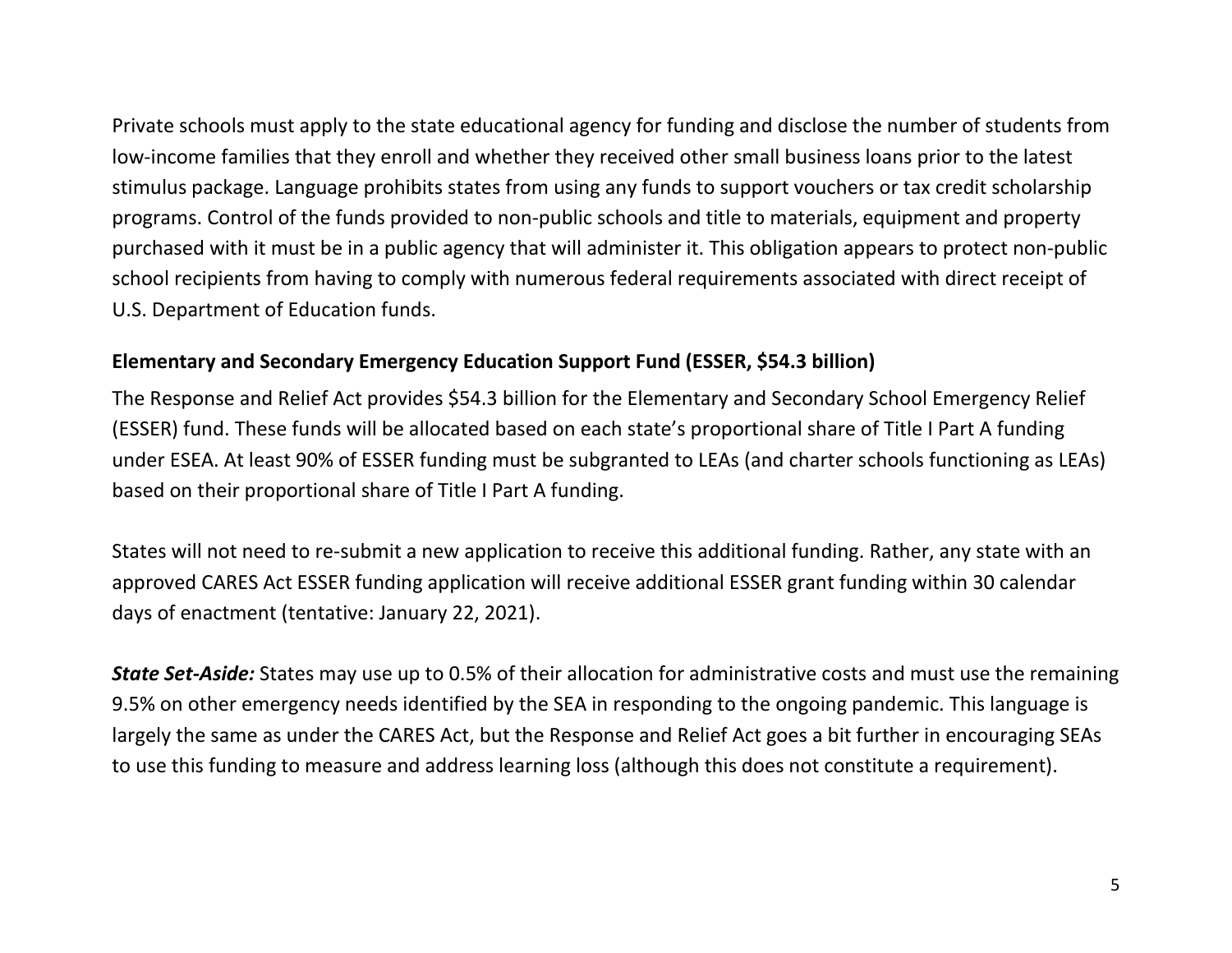*Allowable Uses of ESSER Funds*: Allowable uses of funds were modestly expanded in comparison to the CARES Act (12 → 15 total uses), which includes the following (*list condensed slightly for clarity, see table below in Appendix A for further detail*):

- 1. Any use of funds already authorized under ESEA, IDEA, Title II of WIOA (Adult Education and Family Literacy), Perkins Career and Technical Education Act (Perkins V), or Subtitle B of Title VII of McKinney-Vento Homeless Assistance Act
- 2. Coordinating preparedness / response efforts of LEAs with other public health departments and other relevant agencies to improve coordination of pandemic response efforts
- 3. Providing principals / school leaders with resources necessary to address the needs of their schools
- 4. Activities to address the unique needs of marginalized or otherwise disadvantaged student suppopulations, including outreach and service delivery efforts
- 5. Developing and implementing processes / procedures/ systems to improve pandemic response efforts of LEAs
- 6. Training / professional development for LEA staff regarding sanitization / minimizing spread of infection
- 7. Purchasing cleaning / sanitizing supplies to clean facilities of an LEA, including other non-school buildings operated by the LEA
- 8. Planning, coordinating, and implementing activities during long-term closures, including providing meals to eligible students, providing technology for online learning, providing ongoing guidance for carrying out the requirements of IDEA, and ensuring educational services are provided consistent with all state, local, and federal requirements
- 9. Purchasing educational technology for students served by the LEA
- 10.Providing mental health services and supports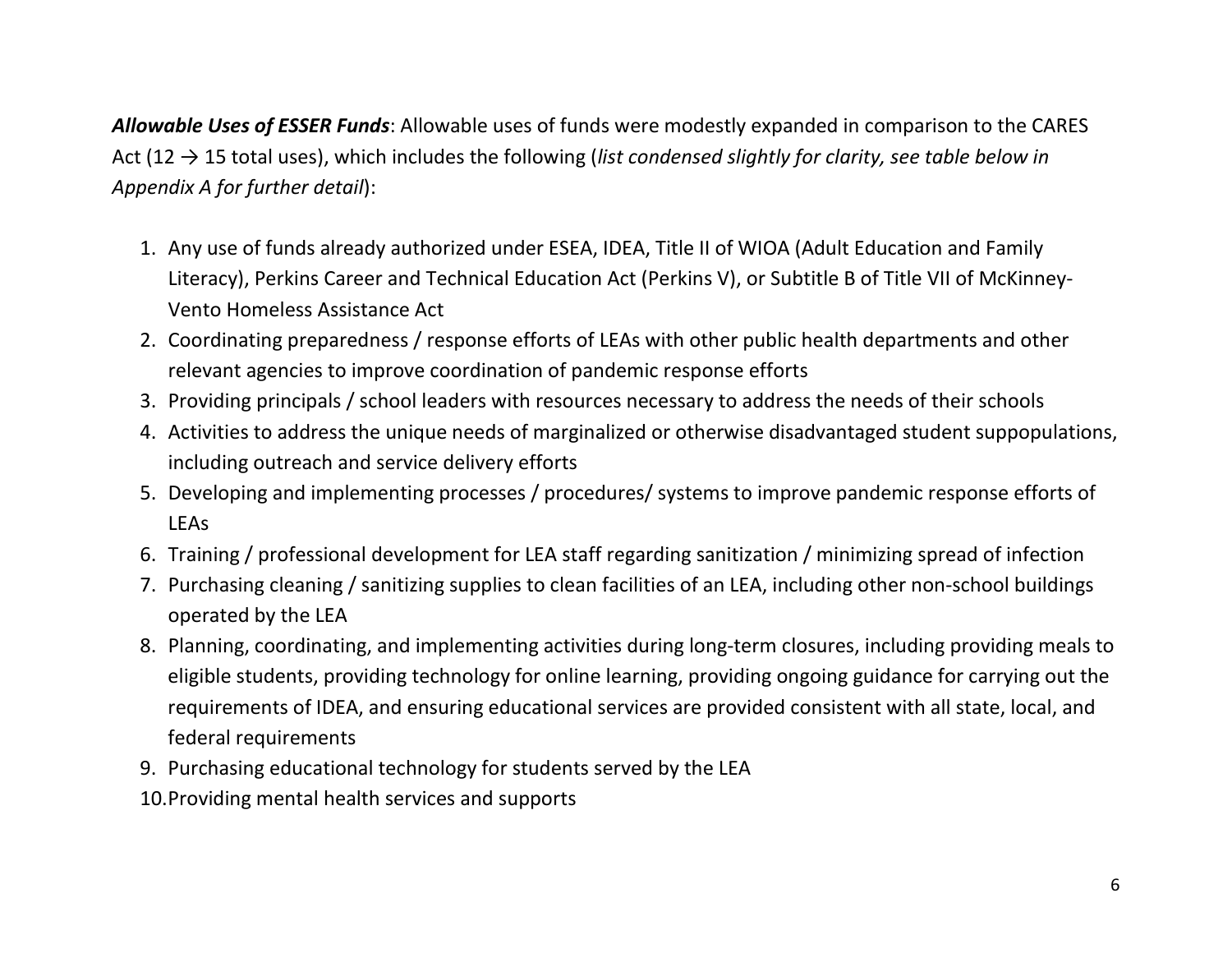- 11.Planning and implementing activities related to summer learning and supplemental after school programs, including providing instruction (online or in-person) during the summer months
- 12.(NEW) Addressing learning loss among students by:
	- a. Administering and using high quality assessments to assess students' academic progress and assist educators in meeting students' academic needs (including by differentiating instruction)
	- b. Implementing evidence-based activities to meet the needs of students
	- c. Providing information / assistance to parents and families on how to support students during distance education
	- d. Tracking student attendance and improving student engagement during distance education
- 13.(NEW) School facility repairs / improvements that help reduce risk of virus transmission and exposure to other environmental health hazards
- 14.(NEW) Inspection, testing, maintenance, repair, and replacement projects to improve the indoor air quality of school facilities
- 15.Other activities that are necessary to maintain the operation of and continuity of services in LEAs and continuing to employ existing LEA staff

*Reporting Requirement (New)*: All states that receive ESSER funding will be required to submit a report to USED within six months of receiving ESSER funds providing a "detailed accounting" of how the SEA and subgrantees used ESSER funds, including how the state is using ESSER funds to address learning loss among students disproportionately affected by the pandemic and related school closures. The legislation leaves the scope, content, and frequency of these reports at the discretion of USED.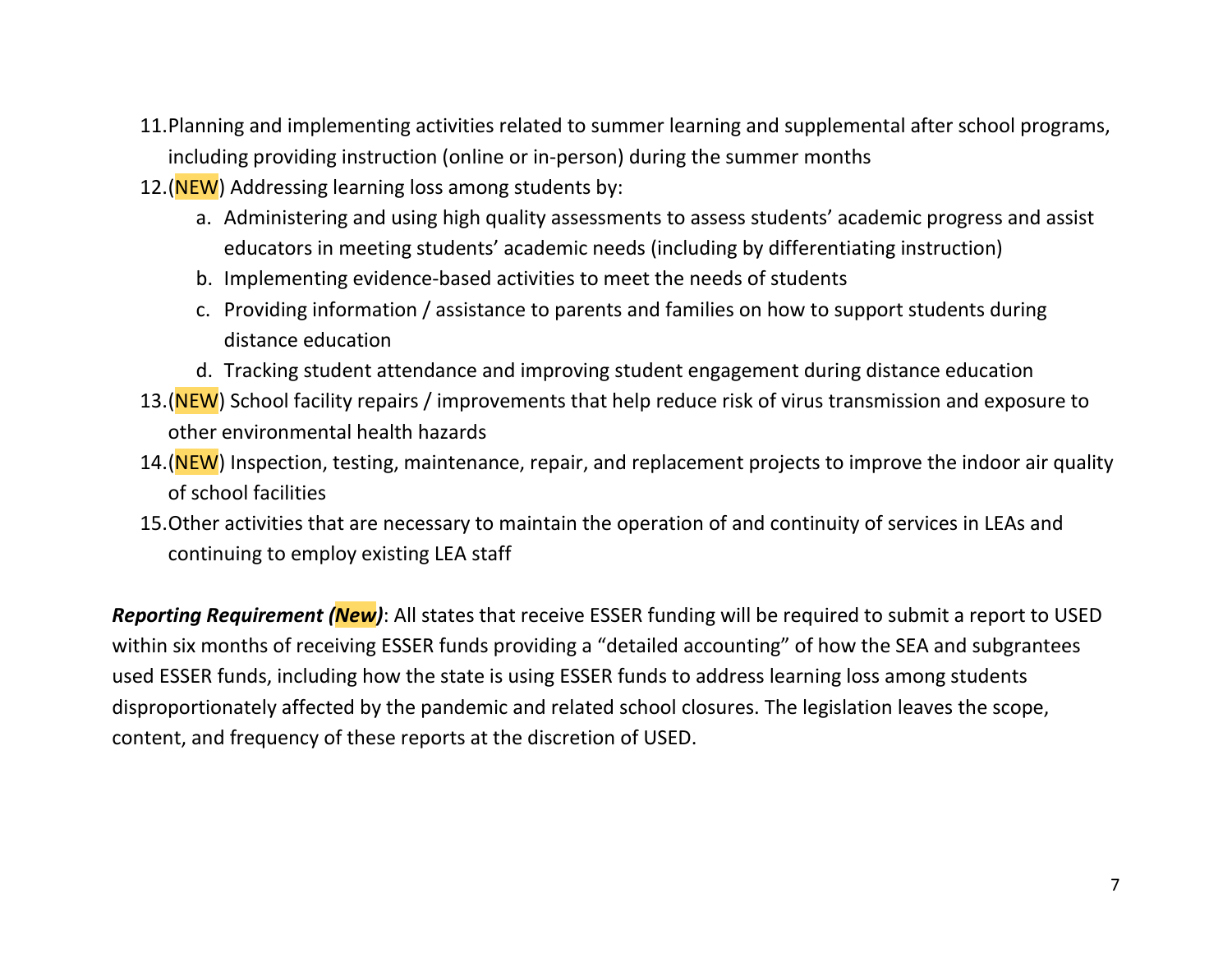### **Higher Education Emergency Relief Fund (HEER, \$22.7 billion)**

Funds provided to institutions through the Higher Education Emergency Relief Fund are allocated as follows:

- 89% to all public and private non-profit institutions of higher education, similar to the CARES Act, allocated per college and university based on the following formula:
	- 37.5% according to the relative share of full-time equivalent enrollment of students who were Federal Pell Grant recipients
	- 37.5% according to the relative share of the total number of students who were Federal Pell Grant recipients
	- 11.5% according to the relative share of full-time equivalent enrollment of students who were not Federal Pell Grant recipients
	- 11.5% according to the relative 19 share of the total number of students who were not Federal Pell Grant recipients
	- 1% according to the relative share of full-time equivalent enrollment of students who were Federal Pell grant recipients and who were exclusively enrolled in distance education courses prior to the pandemic
	- 1% according to the relative share of the total number of students who were Federal Pell grant recipients and who were exclusively enrolled in distance education courses prior to the pandemic.
- 7.5% for additional awards to minority serving institutions.
- 0.5% for institutions with the greatest unmet need, to be determined through an application process run by USED.
- 3% to proprietary institutions of higher education.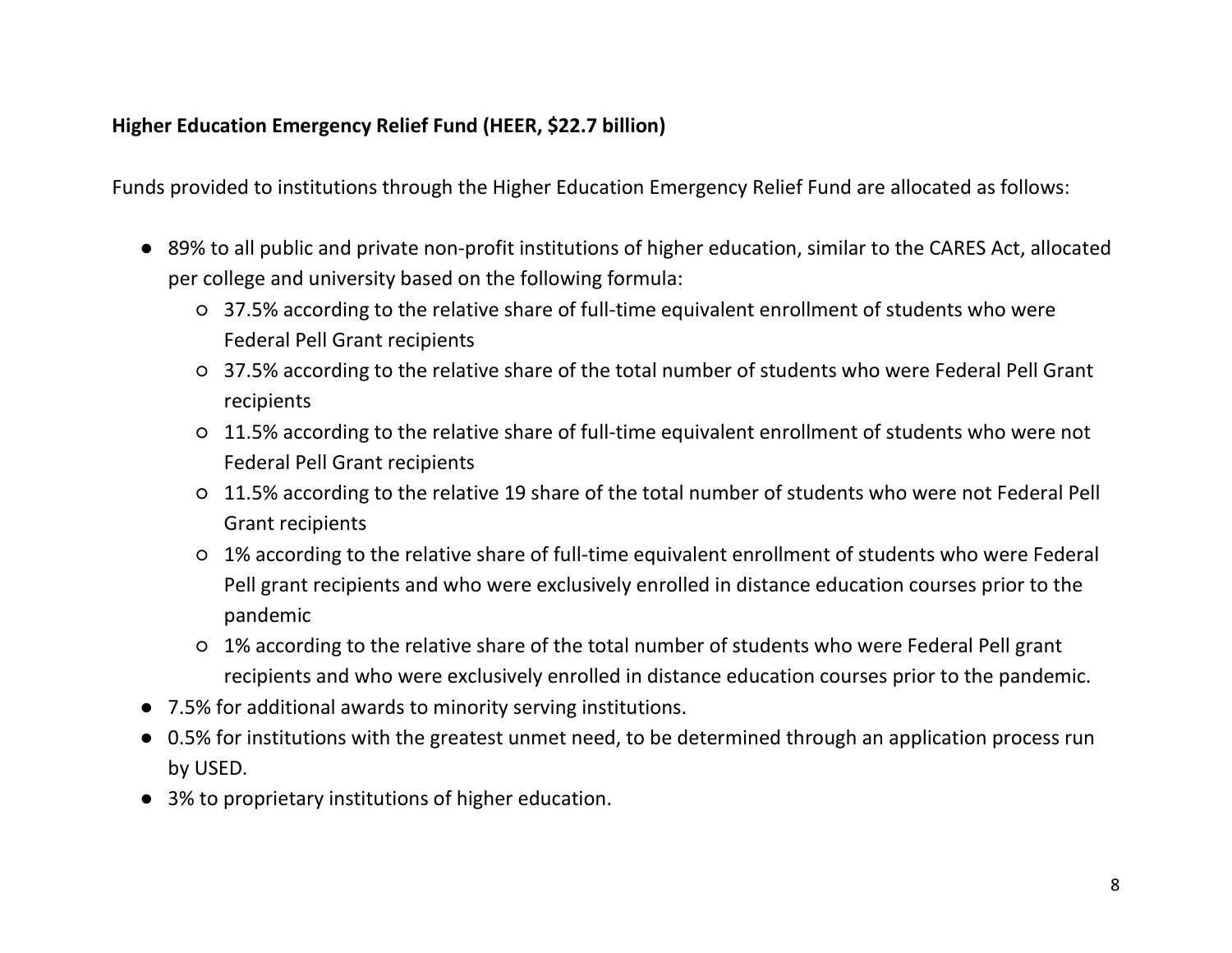Funding for institutions of higher education will be available within 30 days of the law's enactment. The additional awards for minority serving institutions may take up to 60 days. Colleges will not need to submit a new application to USED to receive funding if they submitted an approved application under the CARES Act.

Institutions may use funds to:

- defray expenses associated with coronavirus (including lost revenue, reimbursement for expenses already incurred, technology costs associated with a transition to distance education, faculty and staff trainings, and payroll);
- carry out student support activities authorized by the HEA that address needs related to coronavirus; or
- provide financial aid grants to students. In making financial aid grants to students, an institution of higher education is required to prioritize grants to students with exceptional need, such as students who receive Pell Grants.

As with the CARES Act, institutions must split their funding between emergency student financial aid and institutional expenses, and dedicate at least the same amount of funding to student financial aid as they did under their CARES Act allocations. For profit colleges may only use funding received through this law for emergency financial aid to students.

Colleges must begin reporting to USED how they have used the funds beginning 6 months after receiving their funding, and thereafter as frequently as the Secretary of Education requires.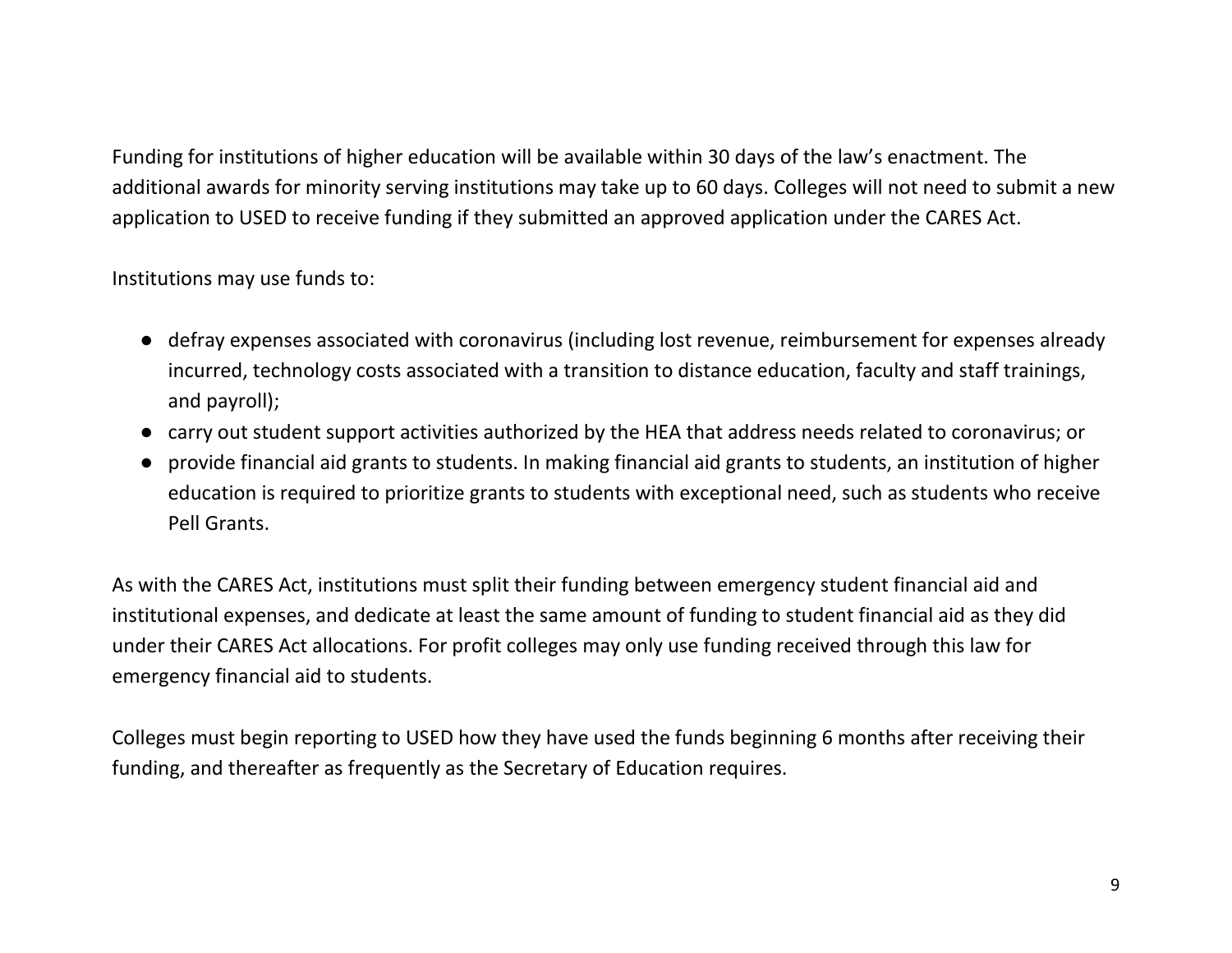#### **Maintenance of Effort**

States using the emergency education funding provided by the Response and Relief Act must maintain their funding for secondary and postsecondary education at the average of their 2017-2019 funding levels for education. However, the Secretary of Education may grant waivers to allow states to bypass this requirement.

#### **Outlying areas and Bureau of Indian Education-operated and Funded Schools**

Independent of the three funds described above (GEER, ESSER, and HEER), the Relief and Response bill's emergency education funding includes \$819 million for outlying areas and Bureau of Indian Education-operated and funded schools and tribal colleges and universities.

# **Notable Miscellaneous Provisions**

### **Coronavirus Relief Fund Extension**

For states where governors elected to use a portion of the CARES Act funding received through the Treasury Department's [Coronavirus Relief Fund](https://home.treasury.gov/policy-issues/cares/state-and-local-governments#:%7E:text=and%20Tribal%20Governments-,The%20CARES%20Act%20Provides%20Assistance%20for%20State%2C%20Local%2C%20and%20Tribal,%24150%20billion%20Coronavirus%20Relief%20Fund.) (CRF) for education purposes, the deadline for spending down funds through the CRF has been extended from December 31, 2020 to December 31, 2021.

#### **Paid Sick and Family Leave Extension**

The Response and Relief Act extends the refundable payroll tax credits for paid sick and family leave, enacted earlier this year in the Families First Coronavirus Response Act, through the end of March 2021. It also modifies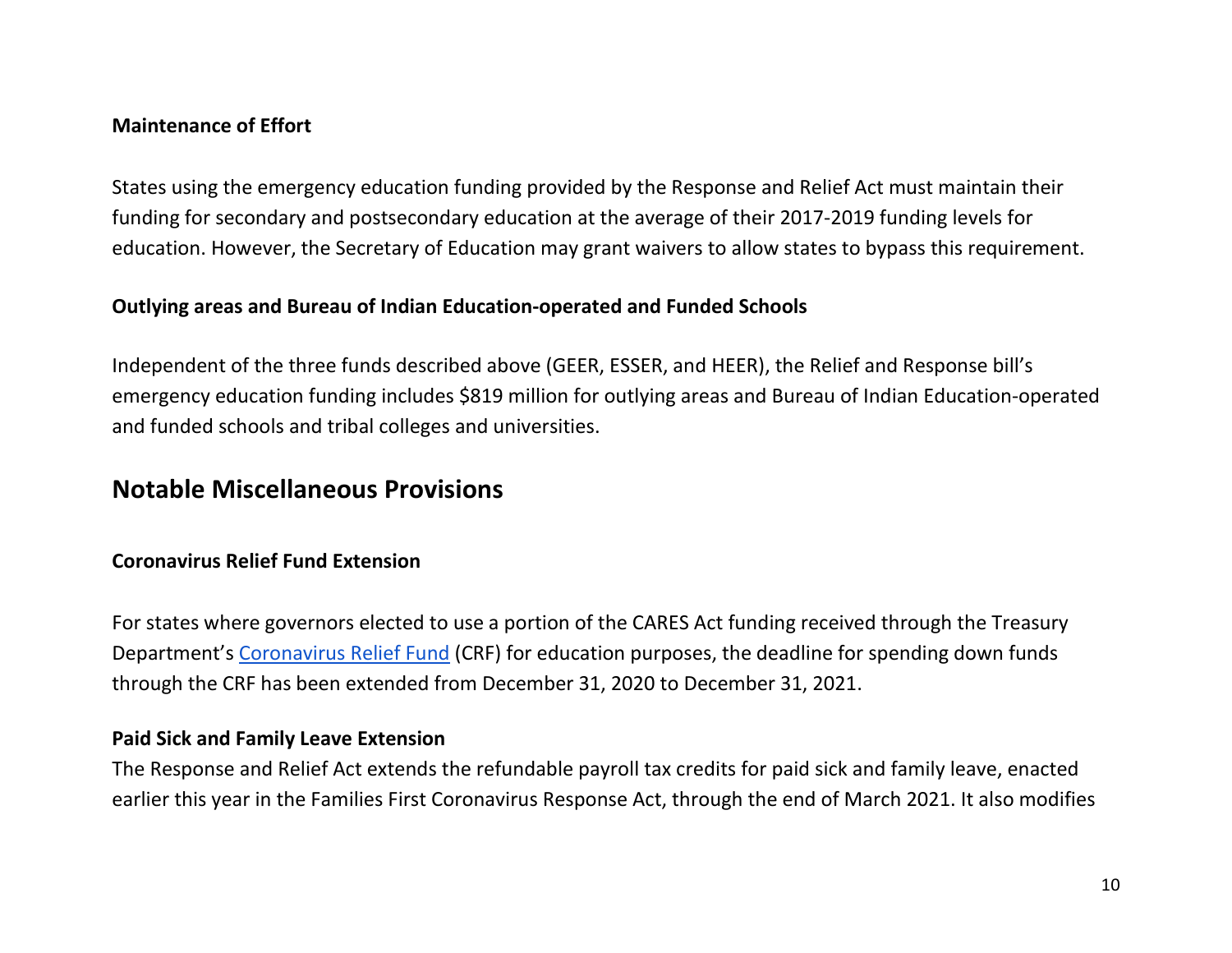the tax credits so that they apply as if the corresponding employer mandates were extended through the end of March 2021.

#### **Institute of Education Sciences Funding**

The Response and Relief Act permits, [as requested by the U.S. Department of Education,](https://nces.ed.gov/whatsnew/commissioner/remarks2020/11_25_2020.asp) postponement of the 2021 NAEP. The law also provides \$28 million to IES to prevent, prepare for and respond to the pandemic, domestically or internationally, and for carrying out the NAEP.

#### **Broadband Funding**

The Response and Relief Act provides \$3.2 billion of broadband assistance for low income households through a new (temporary) FCC "Emergency Broadband Benefit Program". The law also provides the National Telecommunications and Information Administration (NTIA) with \$300 million for a rural broadband infrastructure program and \$1 billion for a tribal broadband deployment fund that includes a focus on telehealth, distance learning, broadband affordability, and digital inclusion; provides \$285 million for a broadband pilot for communities near historically Black colleges and establishes an Office of Minority Broadband Initiatives at NTIA; provides \$65 million for the FCC to complete the broadband mapping project required by the [Broadband DATA](https://www.congress.gov/bill/116th-congress/senate-bill/1822)  [Act;](https://www.congress.gov/bill/116th-congress/senate-bill/1822) and provides \$2 billion, through the [Secure and Trusted Reimbursement Program,](https://www.commerce.senate.gov/2020/2/wicker-statement-on-senate-passage-of-secure-and-trusted-communications-networks-act) to small telecommunication providers to remove and replace Huawei/ZTE equipment deemed a security risk by the FCC. The law does not provide any emergency funding to the E-rate program for the purpose of closing the Homework Gap.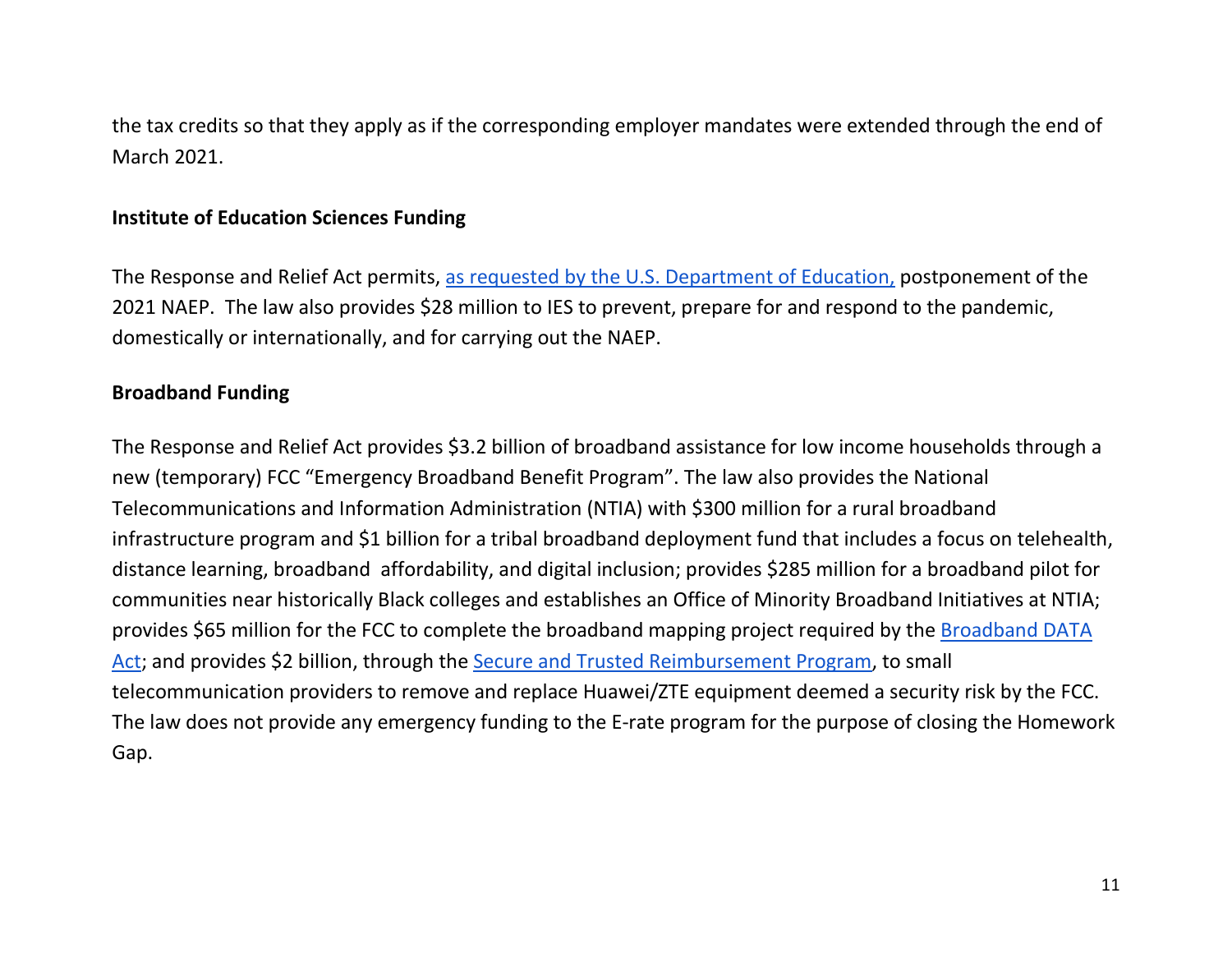### **Child Care and Head Start**

The Response and Relief Act provides \$10 billion for the Child Care and Development Block Grant program. The flexible funding may be used for a variety of purposes including personnel costs; sanitization and cleaning; personal protective equipment, fixed costs, rent, utilities, and other child care related service. The law also provides \$250 million for Head Start providers to help them safely serve children and families.

#### **Nutrition**

The Response and Relief Act provides \$13 billion for the Supplemental Nutrition Assistance Program. This investment supports an across-the-board 15 percent increase in monthly SNAP benefits for six months beginning January 1. The new law also provides additional flexibility to support the distribution of P-EBT benefits to school age children and expands the program for children under six years old.

### **Other Higher Education Provisions**

The Response and Relief Act forgives nearly \$1.3 billion in federal loans to historically Black colleges and universities; permits incarcerated students to receive Pell Grants; simplifies the Free Application for Student Aid; and repeals a prohibition on students convicted of drug offenses from receiving federal financial aid.

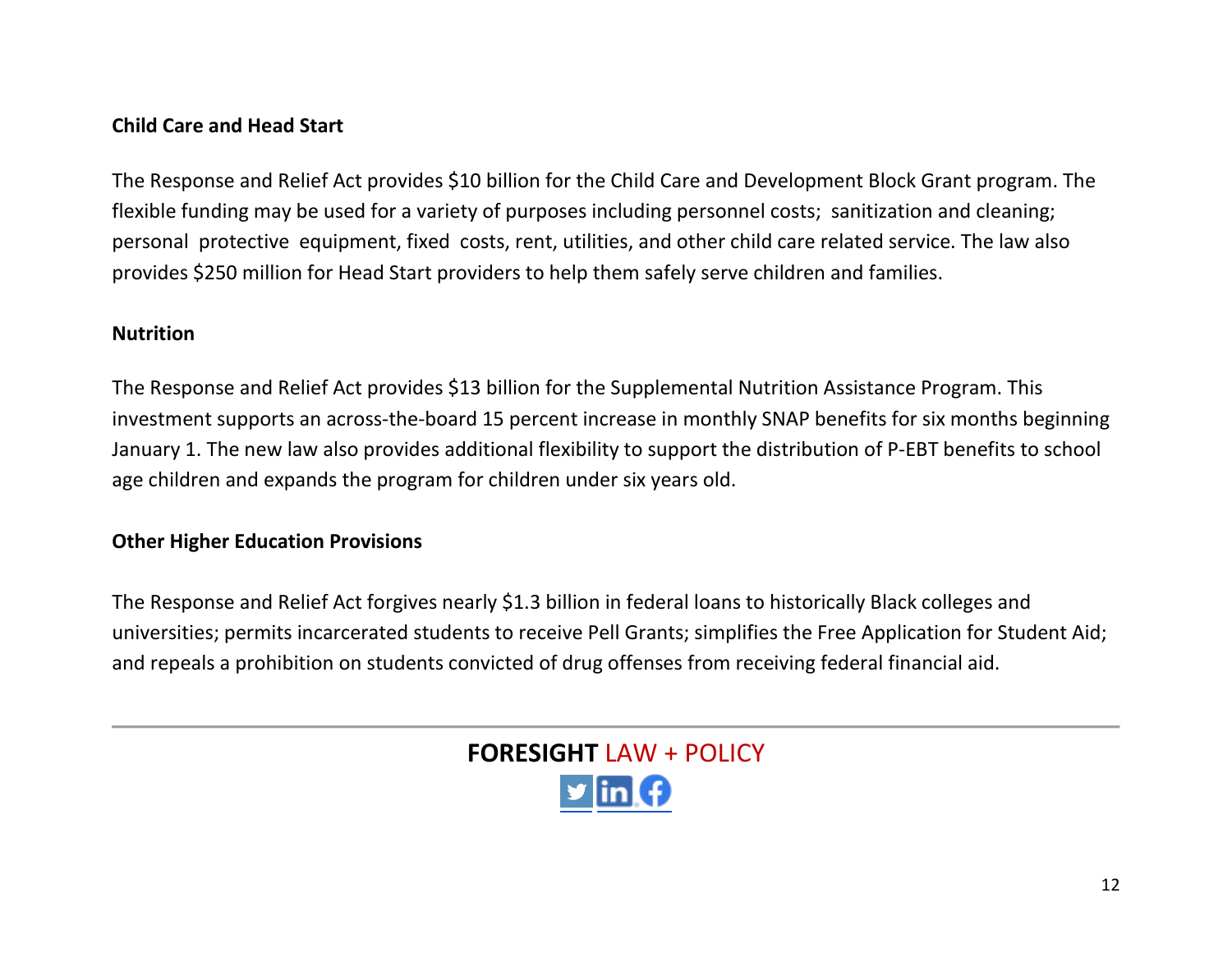# **Appendix A**

# **Comparison of ESSER Fund Uses in the Response and Relief Act and the CARES Act**

| <b>Response and Relief Act (December 2020)</b><br><b>CARES Act (March 2020)</b>                                                                                                                                                                                                                                                                                                                                                                                                                                                                                                                                          |                                                                                                                                                                                                                                                                                                                                                                                                                                                                                                                                                                                                    | <b>Additional Notes</b> |
|--------------------------------------------------------------------------------------------------------------------------------------------------------------------------------------------------------------------------------------------------------------------------------------------------------------------------------------------------------------------------------------------------------------------------------------------------------------------------------------------------------------------------------------------------------------------------------------------------------------------------|----------------------------------------------------------------------------------------------------------------------------------------------------------------------------------------------------------------------------------------------------------------------------------------------------------------------------------------------------------------------------------------------------------------------------------------------------------------------------------------------------------------------------------------------------------------------------------------------------|-------------------------|
|                                                                                                                                                                                                                                                                                                                                                                                                                                                                                                                                                                                                                          |                                                                                                                                                                                                                                                                                                                                                                                                                                                                                                                                                                                                    |                         |
| (1) Any activity authorized by the ESEA, including the Native<br>Hawaiian Education Act and the Alaska Native Educational<br>Equity, Support, and Assistance Act (20 U.S.C. 7511 et seq.;<br>7541 et seq.), the Individuals with Disabilities Education Act<br>(20 U.S.C. 1400 et seq.), the Adult Education and Family<br>Literacy Act (20 U.S.C. 9201 et seq.), the Carl D. Perkins<br>Career and Technical Education Act of 2006 (20 U.S.C. 2301<br>et seq.) (commonly referred to as the "Perkins Act"), or<br>subtitle B of title VII of the McKinney-Vento Homeless<br>Assistance Act (42 7 U.S.C. 11431 et seq.). | (1) Any activity authorized by the ESEA of 1965, including<br>the Native Hawaiian Education Act and the Alaska Native<br>Educational Equity, Support, and Assistance Act (20<br>U.S.C. 6301 et seq.), the Individuals with Disabilities<br>Education Act (20 U.S.C. 1400 et seq.) ("IDEA"), the<br>Adult Education and Family Literacy Act (20 U.S.C. 1400<br>et seq.), the Carl D. Perkins Career and Technical<br>Education Act of 2006 (20 U.S.C. 2301 et seq.) ("the<br>Perkins Act"), or subtitle B of title VII of the McKinney-<br>Vento Homeless Assistance Act (42 U.S.C. 11431 et seq.). | Same.                   |
| (2) Coordination of preparedness and response efforts of<br>local educational agencies with State, local, Tribal, and<br>territorial public health departments, and other relevant<br>agencies, to improve coordinated responses among such<br>entities to prevent, prepare for, and respond to<br>coronavirus.                                                                                                                                                                                                                                                                                                          | (2) Coordination of preparedness and response efforts<br>of local educational agencies with State, local, Tribal, and<br>territorial public health departments, and other relevant<br>agencies, to improve coordinated responses among such<br>entities to prevent, prepare for, and respond to<br>coronavirus.                                                                                                                                                                                                                                                                                    | Same.                   |
| (3) Providing principals and others [sic] school leaders with<br>the resources necessary to address the needs of their<br>individual schools.                                                                                                                                                                                                                                                                                                                                                                                                                                                                            | (3) Providing principals and others [sic] school leaders<br>with the resources necessary to address the needs of<br>their individual schools.                                                                                                                                                                                                                                                                                                                                                                                                                                                      | Same.                   |
| (4) Activities to address the unique needs of low-income<br>children or students, children with disabilities, English<br>learners, racial and ethnic minorities, students experiencing<br>homelessness, and foster care youth, including how<br>outreach and service delivery will meet the needs of each<br>population.                                                                                                                                                                                                                                                                                                 | (4) Activities to address the unique needs of low-income<br>children or students, children with disabilities, English<br>learners, racial and ethnic minorities, students<br>experiencing homelessness, and foster care youth,<br>including how outreach and service delivery will meet<br>the needs of each population.                                                                                                                                                                                                                                                                           | Same.                   |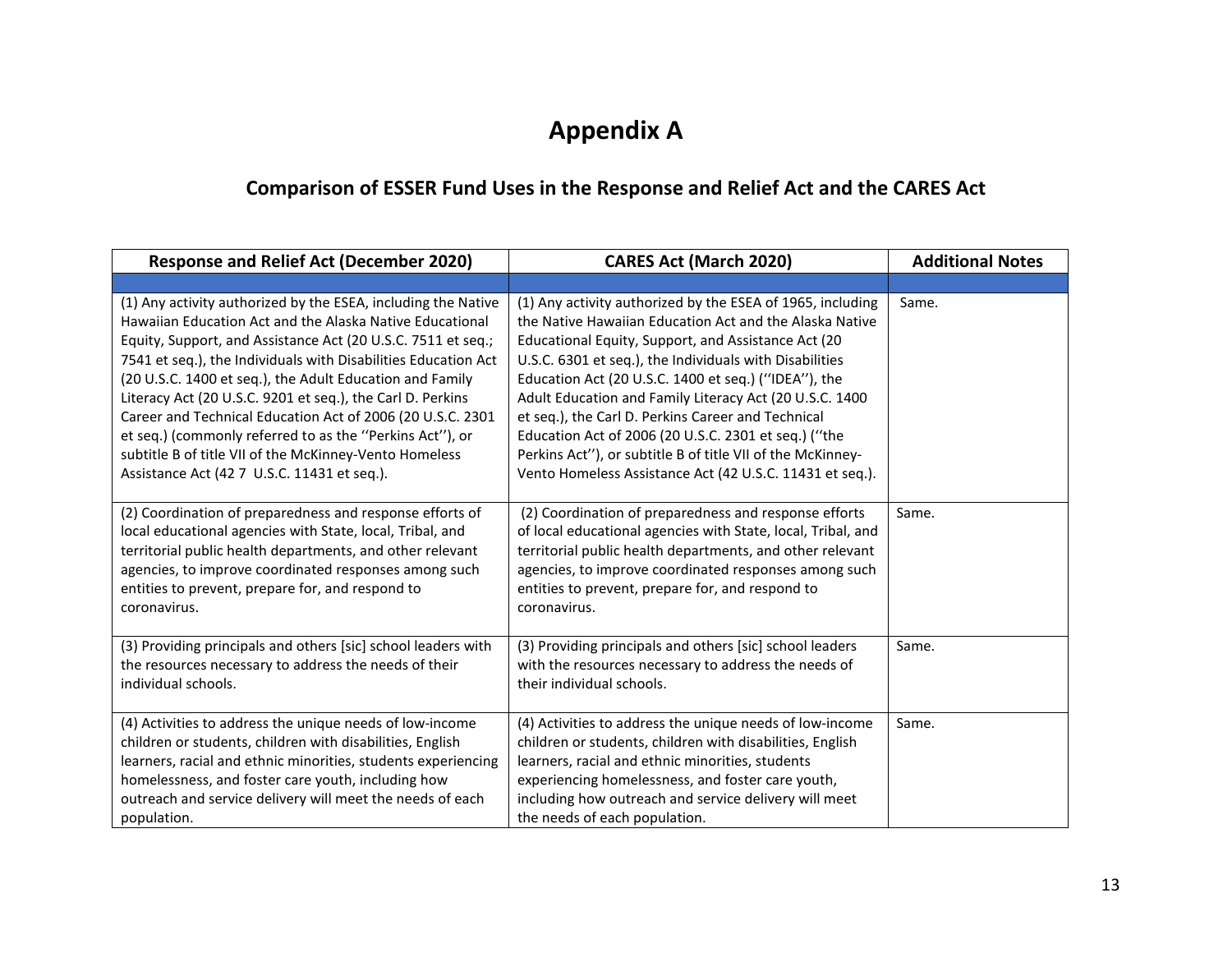| (5) Developing and implementing procedures and systems<br>to improve the preparedness and response efforts of local<br>educational agencies.                                                                                                                                                                                                                                                                       | (5) Developing and implementing procedures and<br>systems to improve the preparedness and response<br>efforts of local educational agencies.                                                                                                                                                                                                                                                                                                                                           |                                                                                            |
|--------------------------------------------------------------------------------------------------------------------------------------------------------------------------------------------------------------------------------------------------------------------------------------------------------------------------------------------------------------------------------------------------------------------|----------------------------------------------------------------------------------------------------------------------------------------------------------------------------------------------------------------------------------------------------------------------------------------------------------------------------------------------------------------------------------------------------------------------------------------------------------------------------------------|--------------------------------------------------------------------------------------------|
| (6) Training and professional development for staff of the<br>local educational agency on sanitation and minimizing the<br>spread of infectious diseases.                                                                                                                                                                                                                                                          | (6) Training and professional development for staff of<br>the local educational agency on sanitation and<br>minimizing the spread of infectious diseases.                                                                                                                                                                                                                                                                                                                              | Same.                                                                                      |
| (7) Purchasing supplies to sanitize and clean the facilities of<br>a local educational agency, including buildings operated by<br>such agency.                                                                                                                                                                                                                                                                     | (7) Purchasing supplies to sanitize and clean the facilities<br>of a local educational agency, including buildings<br>operated by such agency.                                                                                                                                                                                                                                                                                                                                         | Same.                                                                                      |
| (8) Planning for, coordinating, and implementing activities<br>during long-term closures, including providing meals to<br>eligible students, providing technology for online learning<br>to all students, providing guidance for carrying out<br>requirements under the IDEA and ensuring other<br>educational services can continue to be provided consistent<br>with all Federal, State, and local requirements. | (8) Planning for and coordinating during long-term<br>closures, including for how to provide meals to eligible<br>students, how to provide technology for online learning<br>to all students, how to provide guidance for carrying out<br>requirements under the Individuals with Disabilities<br>Education Act (20 U.S.C. 1401 et seq.) and how to ensure<br>other educational services can continue to be provided<br>consistent with all Federal, State, and local<br>requirements. | Largely the same. Minor<br>language modifications<br>made to clarify this use<br>of funds. |
| (9) Purchasing educational technology (including hardware,<br>software, and connectivity) for students who are served by<br>the local educational agency that aids in regular and<br>substantive educational interaction between students and<br>their classroom instructors, including low-income students<br>and students with disabilities, which may include assistive<br>technology or adaptive equipment.    | (9) Purchasing educational technology (including<br>hardware, software, and connectivity) for students who<br>are served by the local educational agency that aids in<br>regular and substantive educational interaction between<br>students and their classroom instructors, including low-<br>income students and students with disabilities, which<br>may include assistive technology or adaptive equipment.                                                                       | Same.                                                                                      |
| (10) Providing mental health services and supports.                                                                                                                                                                                                                                                                                                                                                                | (10) Providing mental health services and supports.                                                                                                                                                                                                                                                                                                                                                                                                                                    | Same.                                                                                      |
| (11) Planning and implementing activities related to<br>summer learning and supplemental afterschool programs,<br>including providing classroom instruction or online learning<br>during the summer months and addressing the needs of                                                                                                                                                                             | (11) Planning and implementing activities related to<br>summer learning and supplemental afterschool<br>programs, including providing classroom instruction or<br>online learning during the summer months and                                                                                                                                                                                                                                                                         | Same.                                                                                      |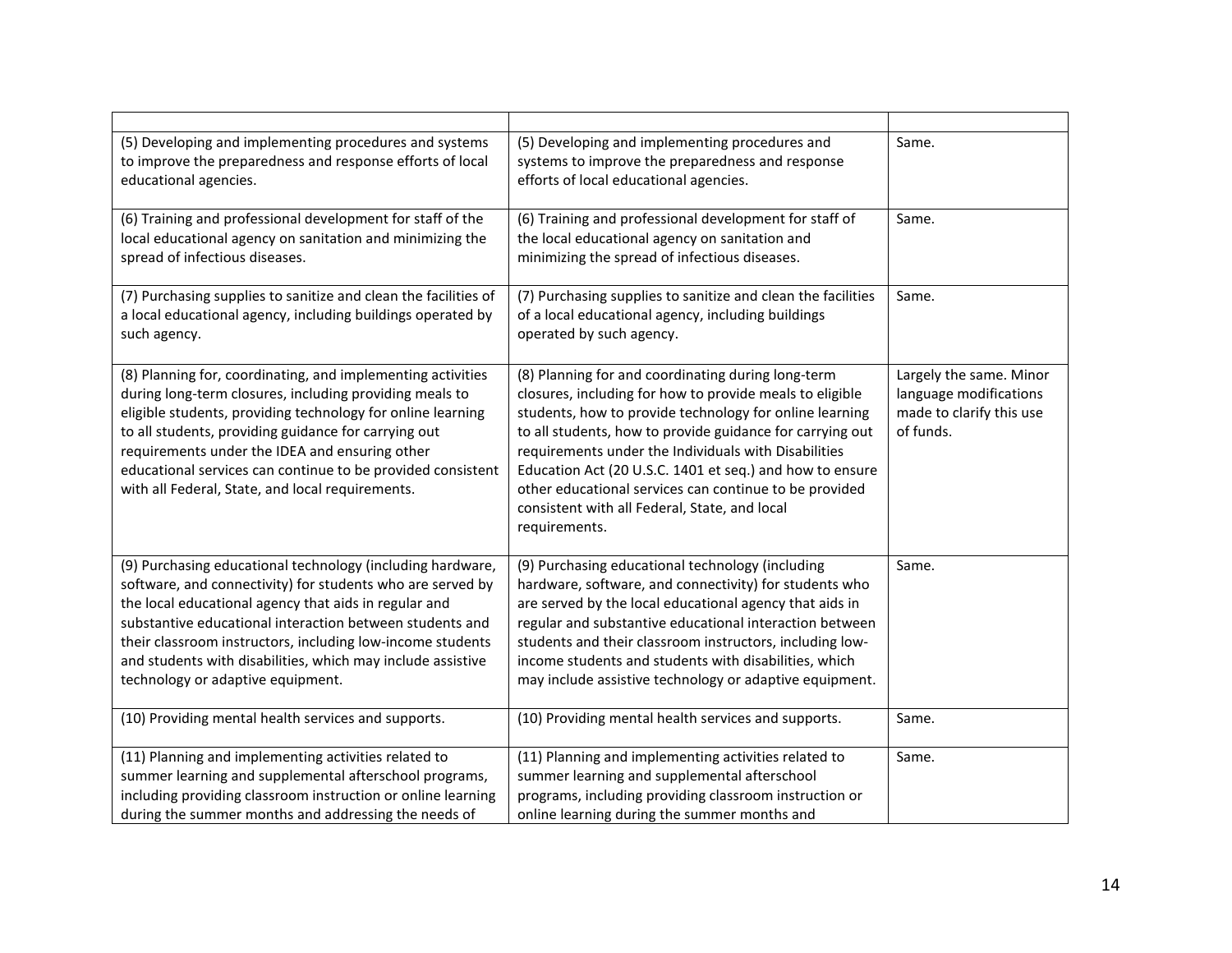| low income students, students with disabilities, English<br>learners, migrant students, students experiencing<br>homelessness, and children in foster care.                                                                                                                                                                                                                                                                                                                                                                                                                                                                  | addressing the needs of low income students, students<br>with disabilities, English learners, migrant students,<br>students experiencing homelessness, and children in<br>foster care. |            |
|------------------------------------------------------------------------------------------------------------------------------------------------------------------------------------------------------------------------------------------------------------------------------------------------------------------------------------------------------------------------------------------------------------------------------------------------------------------------------------------------------------------------------------------------------------------------------------------------------------------------------|----------------------------------------------------------------------------------------------------------------------------------------------------------------------------------------|------------|
| (12) Addressing learning loss among students, including<br>low-income students, children with disabilities, English<br>learners, racial and ethnic minorities, students experiencing<br>homelessness, and children and youth in foster case, of the<br>local educational agency, including by--                                                                                                                                                                                                                                                                                                                              | No comparable language.                                                                                                                                                                | <b>New</b> |
| (A) Administering and using high-quality assessments<br>that are valid and reliable, to accurately assess<br>students' academic progress and assist educators<br>in meeting students' academic needs, including<br>through differentiating instruction.<br>(B) Implementing evidence-based activities to meet<br>the comprehensive needs of students.<br>(C) Providing information and assistance to parents<br>and families on how they can effectively support<br>students, including in a distance learning<br>environment.<br>(D) Tracking student attendance and improving<br>student engagement in distance education. |                                                                                                                                                                                        |            |
| (13) School facility repairs and improvements to enable<br>operation of schools to reduce risk of virus transmission<br>and exposure to environmental health hazards, and to<br>support student health needs.                                                                                                                                                                                                                                                                                                                                                                                                                | No comparable language.                                                                                                                                                                | <b>New</b> |
| (14) Inspection, testing, maintenance, repair, replacement,<br>and upgrade projects to improve the indoor air quality in<br>school facilities, including mechanical and non-mechanical<br>heating, ventilation, and air conditioning systems, filtering,<br>purification and other air cleaning, fans, control systems,<br>and window and door repair and replacement.                                                                                                                                                                                                                                                       | No comparable language.                                                                                                                                                                | <b>New</b> |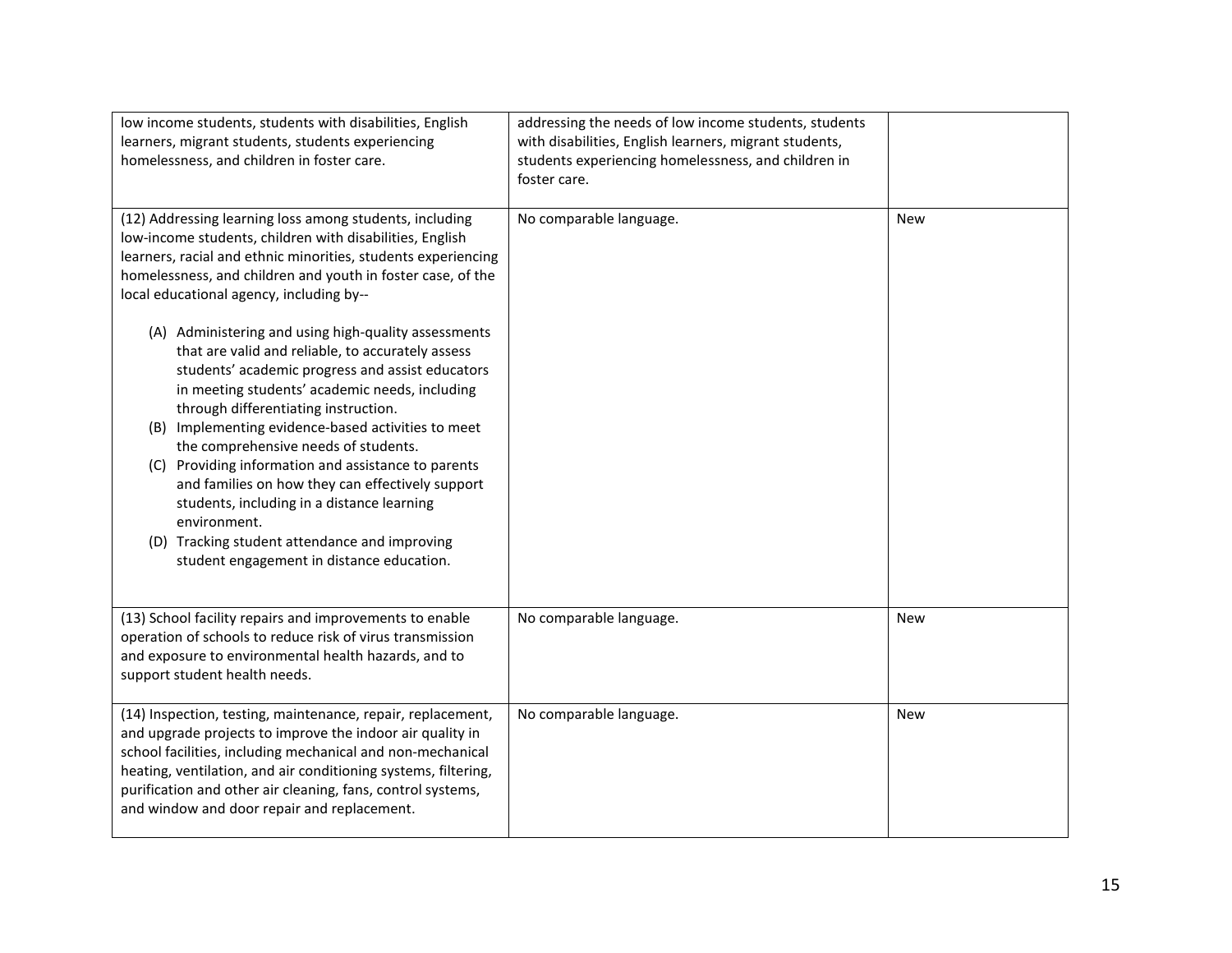| (15) Other activities that are necessary to maintain the<br>operation of and continuity of services in local educational<br>agencies and continuing to employ existing staff of the local<br>educational agency. | (12) Other activities that are necessary to maintain the<br>operation of and continuity of services in local<br>educational agencies and continuing to employ existing<br>staff of the local educational agency. | Same. Compared to<br>Paragraph (12) of CARES<br>Act. |
|------------------------------------------------------------------------------------------------------------------------------------------------------------------------------------------------------------------|------------------------------------------------------------------------------------------------------------------------------------------------------------------------------------------------------------------|------------------------------------------------------|
|------------------------------------------------------------------------------------------------------------------------------------------------------------------------------------------------------------------|------------------------------------------------------------------------------------------------------------------------------------------------------------------------------------------------------------------|------------------------------------------------------|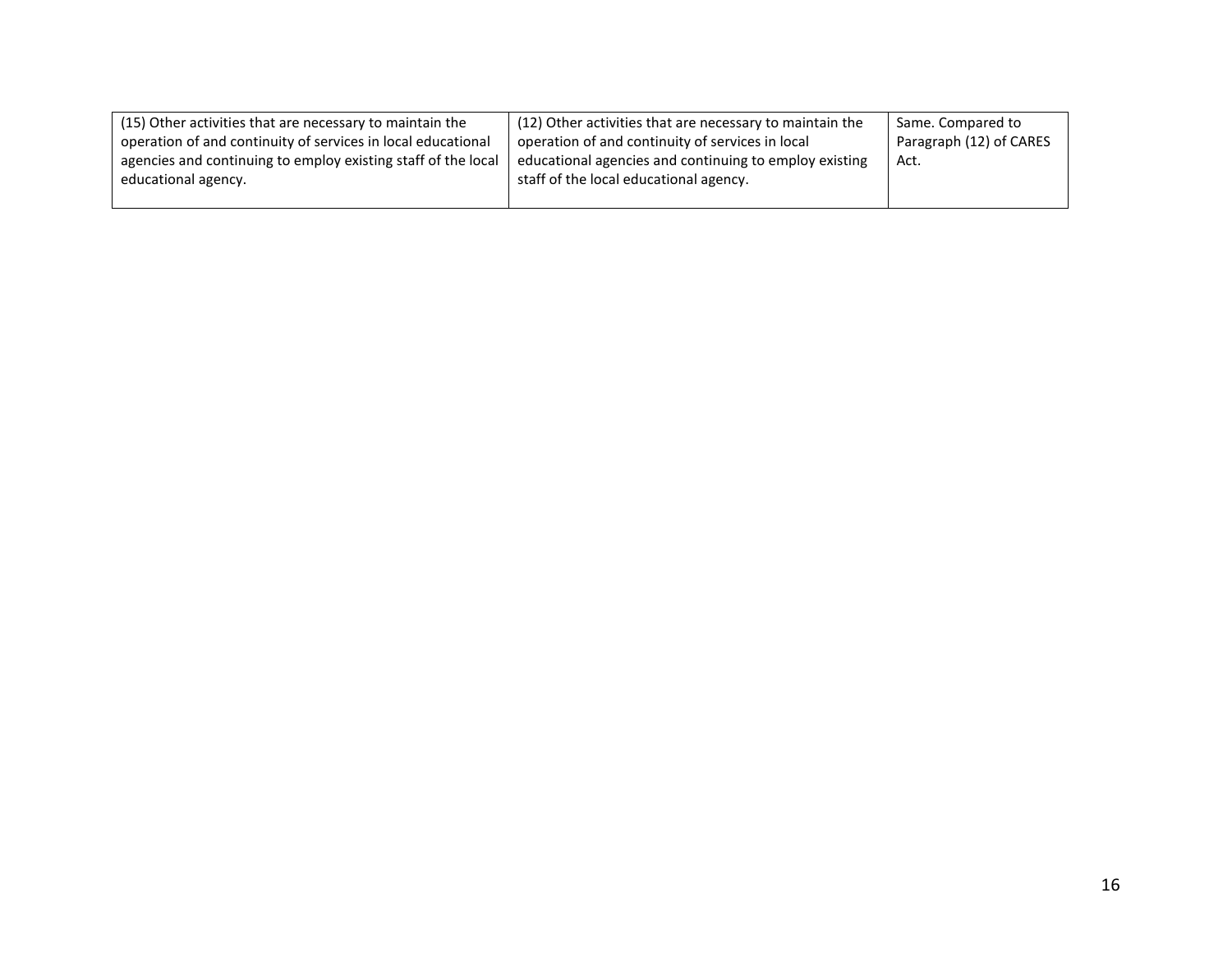# **Appendix B**

## **Comparison of GEER, ESSER, and HEER Funds in the Response and Relief Act and CARES Act**

| <b>Response and Relief Act (December 2020)</b>                                                                                                                                                                                                                                                                                                                                                                                                                                                                       | <b>CARES Act (March 2020)</b>                                                                                                                                                                                                                                                                                                                                                                     | <b>Additional Notes</b>                                                                                                                                                                                                                                                                                                                                                                                                      |
|----------------------------------------------------------------------------------------------------------------------------------------------------------------------------------------------------------------------------------------------------------------------------------------------------------------------------------------------------------------------------------------------------------------------------------------------------------------------------------------------------------------------|---------------------------------------------------------------------------------------------------------------------------------------------------------------------------------------------------------------------------------------------------------------------------------------------------------------------------------------------------------------------------------------------------|------------------------------------------------------------------------------------------------------------------------------------------------------------------------------------------------------------------------------------------------------------------------------------------------------------------------------------------------------------------------------------------------------------------------------|
|                                                                                                                                                                                                                                                                                                                                                                                                                                                                                                                      |                                                                                                                                                                                                                                                                                                                                                                                                   |                                                                                                                                                                                                                                                                                                                                                                                                                              |
| Governor's Emergency Education Relief Fund - \$4.1 billion<br><b>General Provisions - Department of Education</b><br>Section 312 - Governor's Emergency Education Relief Fund<br>The Governor's fund in section 312 is 5% of the Education<br>Stabilization funds.<br>Allocation is as follows:<br>60% based on the relative population of<br>$\circ$<br>individuals aged 5 through 24.<br>40% based on the relative number of children<br>$\Omega$<br>counted under ESEA section 1124(c).<br>Funds may be used for: | Governor's Funds - \$3 billion<br>The CARES Act provided Governors with<br>$\bullet$<br>\$3 billion.<br>Equitable services requirement for<br>$\bullet$<br>students and teachers in non-public<br>schools in the Governor's fund.<br>Funds shall be awarded to the Governors<br>$\bullet$<br>of each state with an approved application<br>not later than 30 days after the date of<br>enactment. | The application for funds under the<br>$\bullet$<br>new bill must include an application<br>approved for funds under section<br>18002 of the CARES Act.<br>Both bills require LEAs, states,<br>$\bullet$<br>institutions of higher education, or<br>other entities that receive funds<br>under the Education Stabilization<br>Fund, to the greatest extent<br>practicable, continue to pay its<br>employees and contractors. |
| Emergency support to LEAs that the SEAs deems<br>O<br>have been most significantly impacted by the<br>coronavirus to continue to provide educational<br>services to students and to support the ongoing<br>functionality of the LEA.<br>Emergency support to institutions of higher<br>$\circ$<br>education that the Governor deems have been                                                                                                                                                                        | Allocation is as follows:<br>60% based on the relative<br>$\Omega$<br>population of individuals aged 5<br>through 24.<br>40% based on the relative<br>$\circ$<br>number of children counted<br>under ESEA section 1124(c).                                                                                                                                                                        |                                                                                                                                                                                                                                                                                                                                                                                                                              |
| most significantly impacted by the coronavirus to<br>continue to provide educational services and<br>support the ongoing functionality of the<br>institution.                                                                                                                                                                                                                                                                                                                                                        | Funds may be used for:<br>$\bullet$<br>Emergency support to LEAs that<br>$\circ$<br>have been most significantly<br>impacted by the coronavirus to                                                                                                                                                                                                                                                |                                                                                                                                                                                                                                                                                                                                                                                                                              |
| Provide support to any other institution of higher<br>O<br>education, LEA, or education-related entity within<br>the state, including Indian Tribes, and Tribal<br>organizations that the Governor deems essential<br>for carrying out emergency education services to<br>students for authorized activities described in<br>section section $313(d)(1)$ or the HEA; the provision                                                                                                                                   | continue to provide educational<br>services.<br>Emergency support to institutions<br>$\circ$<br>of higher education that have<br>been most significantly impacted<br>by the coronavirus to continue to<br>provide educational services.                                                                                                                                                           |                                                                                                                                                                                                                                                                                                                                                                                                                              |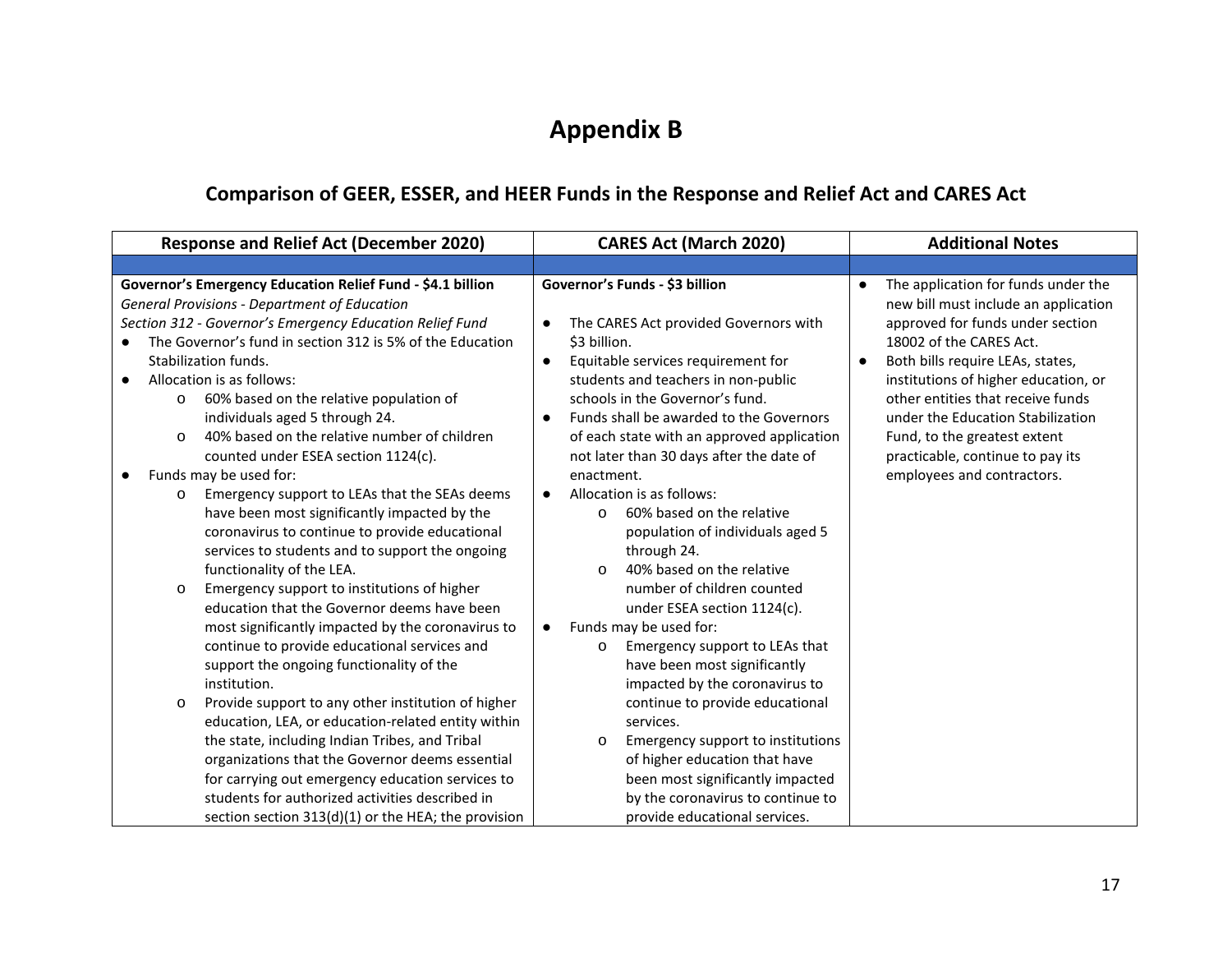of child care and early childhood education, social and emotional support; and the protection of education-related jobs.

- The Governor shall return funds to the Secretary that the Governor has not awarded or obligated not later than 1 year after the date of receipt of such funds, and those funds shall be reallocated to the remaining states.
- This amount includes \$2.75 billion for emergency assistance to non-public schools.
	- o The Governor shall designate the State educational agency to administer this program.
	- o An allotment shall be in the total amount of the funds as the number of children aged 5 through 17 at or below 185% of poverty who are enrolled in non-public schools in the state bears to the total number of all such children in all states.
	- o Funds shall be awarded to the Governors of each state with an approved application not later than 30 days after the date of enactment.
	- o An SEA receiving funds under this subsection shall prioritize services or assistance to non-public schools that enroll low-income students and are most impacted by the qualifying emergency.
	- o Non-public schools receiving services or assistance shall use the services or assistance to address educational disruptions resulting from the qualifying emergency for:
		- Supplies to sanitize, disinfect, and clean school facilities;
		- Personal protective equipment;
		- Improving ventilation systems;
		- Training and professional development for staff on sanitation, the use of personal protective equipment, and minimizing the spread of infectious diseases;
		- Physical barriers to facilitate social distancing;
- o Support to any other institution of higher education, LEA or education related entity that the Governor deems essential for carrying out emergency educational services to students.
- The Governor shall return funds to the Secretary that the Governor has not awarded or obligated not later than 1 year after the date of receipt of such funds, and those funds shall be reallocated to the remaining states.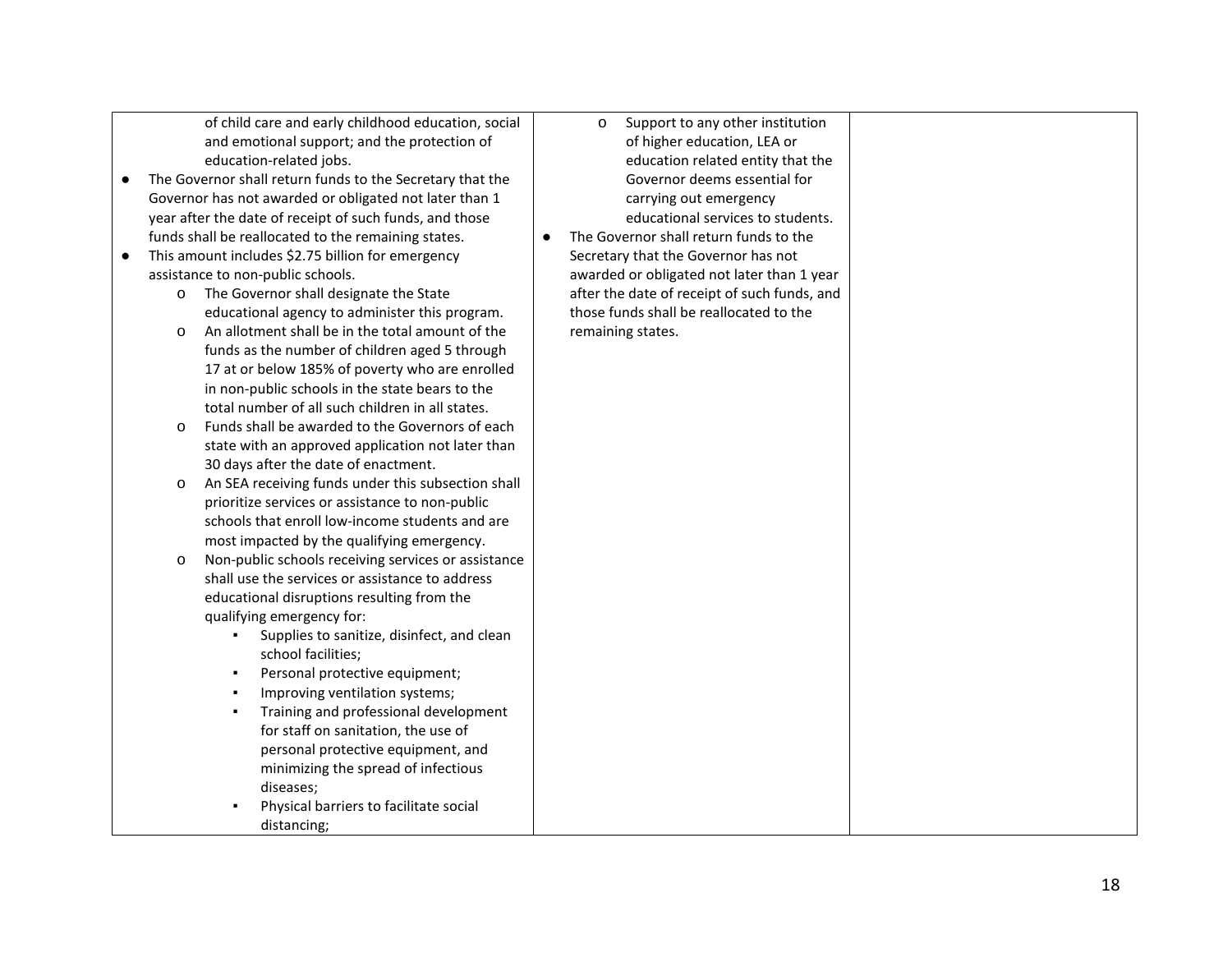| Other materials, supplies, or equipment<br>$\blacksquare$                                                      |                                      |                                                                                 |
|----------------------------------------------------------------------------------------------------------------|--------------------------------------|---------------------------------------------------------------------------------|
| to implement public health protocols;                                                                          |                                      |                                                                                 |
| Expanding capacity to administer<br>٠                                                                          |                                      |                                                                                 |
| coronavirus testing;                                                                                           |                                      |                                                                                 |
| Educational technology to assist with<br>٠                                                                     |                                      |                                                                                 |
| remote or hybrid learning;                                                                                     |                                      |                                                                                 |
| Redeveloping instructional plans;                                                                              |                                      |                                                                                 |
| Leasing of sites or spaces to ensure safe                                                                      |                                      |                                                                                 |
| social distancing;                                                                                             |                                      |                                                                                 |
| Reasonable transportation costs;                                                                               |                                      |                                                                                 |
| Initiating and maintaining education and                                                                       |                                      |                                                                                 |
| support services or assistance for remote                                                                      |                                      |                                                                                 |
| learning, hybrid learning, or to address                                                                       |                                      |                                                                                 |
| learning loss; or                                                                                              |                                      |                                                                                 |
| Reimbursement for the expenses of any                                                                          |                                      |                                                                                 |
| services or assistance described above                                                                         |                                      |                                                                                 |
| that the non-public school incurred on or                                                                      |                                      |                                                                                 |
| after the date of the qualifying                                                                               |                                      |                                                                                 |
| emergency, except for any non-public                                                                           |                                      |                                                                                 |
| school that received a loan under the SBA                                                                      |                                      |                                                                                 |
| prior t this Act shall not be eligible for                                                                     |                                      |                                                                                 |
| reimbursements for any expenses                                                                                |                                      |                                                                                 |
| reimbursed through such loan.                                                                                  |                                      |                                                                                 |
| Any SEA with unobligated funds remaining 6<br>$\circ$                                                          |                                      |                                                                                 |
| months after receipt of funds shall return those                                                               |                                      |                                                                                 |
| unobligated funds to the Governor.                                                                             |                                      |                                                                                 |
| In order to be eligible to receive services or<br>$\circ$                                                      |                                      |                                                                                 |
| assistance, a non-public school shall submit to the                                                            |                                      |                                                                                 |
| State an assurance that such non-public school did                                                             |                                      |                                                                                 |
| not and will not apply for loans under the Small                                                               |                                      |                                                                                 |
| Business Act - Payroll Protection Program, unless                                                              |                                      |                                                                                 |
| the loan was made prior to the date of enactment                                                               |                                      |                                                                                 |
| of this Act.                                                                                                   |                                      |                                                                                 |
|                                                                                                                |                                      |                                                                                 |
|                                                                                                                |                                      |                                                                                 |
|                                                                                                                |                                      | $\bullet$                                                                       |
| K-12 Emergency Fund - \$54.3 Billion                                                                           | K-12 Emergency Fund - \$13.5 Billion | The application for funds under the                                             |
| <b>General Provisions - Department of Education</b><br>Section 313 - Elementary and Secondary School Emergency |                                      | new bill must include an application,<br>this can include an existing CARES Act |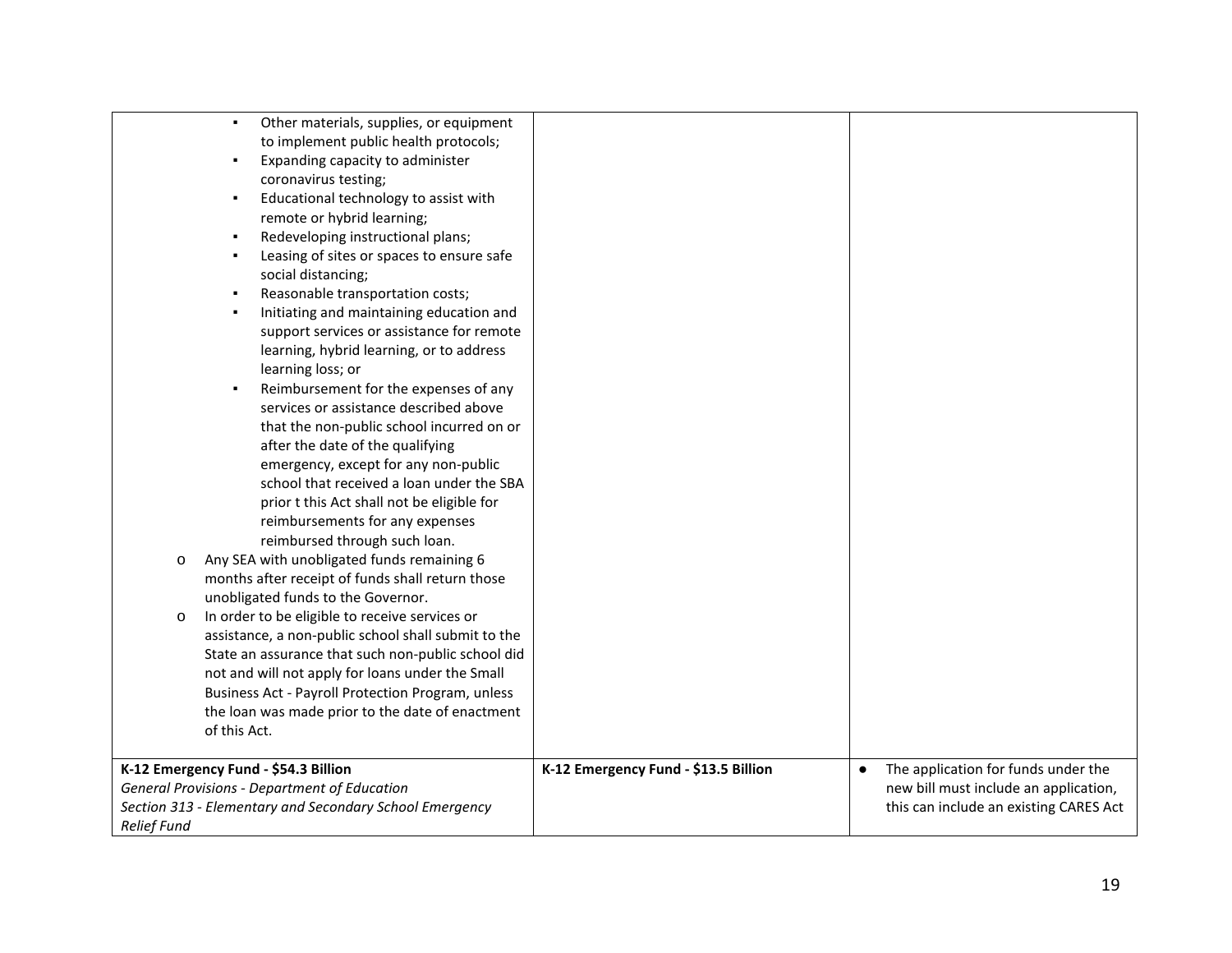| $\bullet$<br>$\bullet$<br>$\bullet$<br>$\bullet$<br>$\bullet$<br>$\bullet$ | The K-12 funds in section 313 total 67% of the remaining<br>funds<br>Funds shall be awarded to the SEA with an approved<br>application not later than 30 days after the date of<br>enactment.<br>The amount of each grant shall be allocated in the same<br>proportion as each state received under Title I - Part A of<br>the ESEA in the most recent fiscal year.<br>Each State must allocate no less than 90% of the grant<br>funds awarded to the State as subgrants to LEAs, including<br>charter schools that are LEAs, in proportion to the amount<br>of funds such LEAs and charter schools that are LEAs<br>received under Title I, Part A of the ESEA.<br>The state may reserve no more than $\frac{1}{2}$ of 1% of its grant for<br>administrative costs and the remainder for emergency<br>needs to address issues responding to coronavirus.<br>A state shall return any funds received that the State does<br>not award not later than 1 year after the date of receipt of<br>such funds. | Funds shall be awarded to the SEA with an<br>$\bullet$<br>approved application not later than 30<br>days after the date of enactment.<br>$\bullet$<br>The amount of each grant shall be<br>$\bullet$<br>allocated in the same proportion as each<br>state received under Title I - Part A of the<br>ESEA in the most recent fiscal year.<br>Each State must allocate no less than 90%<br>$\bullet$<br>of the grant funds awarded to the State as<br>subgrants to LEAs, including charter<br>$\bullet$<br>schools that are LEAs, in proportion to the<br>amount of funds such LEAs and charter<br>schools that are LEAs received under Title<br>I, Part A of the ESEA.<br>The state may reserve no more than 1/2 of<br>$\bullet$<br>1% of its grant for administrative costs and<br>the remainder for emergency needs to<br>address issues responding to coronavirus.<br>A state shall return any funds received<br>$\bullet$<br>that the State does not award not later<br>than 1 year after the date of receipt of<br>such funds. | application, approved for funds under<br>section 18003 of the CARES Act.<br>Both bills require LEAs, states,<br>institutions of higher education, or<br>other entities that receive funds<br>under the Education Stabilization<br>Fund, to the greatest extent<br>practicable, continue to pay its<br>employees and contractors.<br>Both bills require states to assure<br>maintenance of effort. |
|----------------------------------------------------------------------------|---------------------------------------------------------------------------------------------------------------------------------------------------------------------------------------------------------------------------------------------------------------------------------------------------------------------------------------------------------------------------------------------------------------------------------------------------------------------------------------------------------------------------------------------------------------------------------------------------------------------------------------------------------------------------------------------------------------------------------------------------------------------------------------------------------------------------------------------------------------------------------------------------------------------------------------------------------------------------------------------------------|------------------------------------------------------------------------------------------------------------------------------------------------------------------------------------------------------------------------------------------------------------------------------------------------------------------------------------------------------------------------------------------------------------------------------------------------------------------------------------------------------------------------------------------------------------------------------------------------------------------------------------------------------------------------------------------------------------------------------------------------------------------------------------------------------------------------------------------------------------------------------------------------------------------------------------------------------------------------------------------------------------------------------------|---------------------------------------------------------------------------------------------------------------------------------------------------------------------------------------------------------------------------------------------------------------------------------------------------------------------------------------------------------------------------------------------------|
|                                                                            | Higher Education Emergency Fund - \$22.7 Billion<br><b>General Provisions - Department of Education</b>                                                                                                                                                                                                                                                                                                                                                                                                                                                                                                                                                                                                                                                                                                                                                                                                                                                                                                 | <b>Higher Education Emergency Fund -</b><br>$\bullet$                                                                                                                                                                                                                                                                                                                                                                                                                                                                                                                                                                                                                                                                                                                                                                                                                                                                                                                                                                              | Both bills require LEAs, states,<br>institutions of higher education, or                                                                                                                                                                                                                                                                                                                          |
|                                                                            | Section 314 - Higher Education Emergency Relief Fund                                                                                                                                                                                                                                                                                                                                                                                                                                                                                                                                                                                                                                                                                                                                                                                                                                                                                                                                                    | The Secretary shall allocate funds as<br>$\bullet$                                                                                                                                                                                                                                                                                                                                                                                                                                                                                                                                                                                                                                                                                                                                                                                                                                                                                                                                                                                 | other entities that receive funds                                                                                                                                                                                                                                                                                                                                                                 |
|                                                                            |                                                                                                                                                                                                                                                                                                                                                                                                                                                                                                                                                                                                                                                                                                                                                                                                                                                                                                                                                                                                         | follows:                                                                                                                                                                                                                                                                                                                                                                                                                                                                                                                                                                                                                                                                                                                                                                                                                                                                                                                                                                                                                           | under the Education Stabilization                                                                                                                                                                                                                                                                                                                                                                 |
| $\bullet$                                                                  | The Higher Education fund in section 314 is 28% of the<br>funds                                                                                                                                                                                                                                                                                                                                                                                                                                                                                                                                                                                                                                                                                                                                                                                                                                                                                                                                         | 90% to each institution of higher<br>$\circ$<br>education to prevent, prepare                                                                                                                                                                                                                                                                                                                                                                                                                                                                                                                                                                                                                                                                                                                                                                                                                                                                                                                                                      | Fund, to the greatest extent<br>practicable, continue to pay its                                                                                                                                                                                                                                                                                                                                  |
|                                                                            | The Secretary shall allocate funds as follows:                                                                                                                                                                                                                                                                                                                                                                                                                                                                                                                                                                                                                                                                                                                                                                                                                                                                                                                                                          | for, and respond to the                                                                                                                                                                                                                                                                                                                                                                                                                                                                                                                                                                                                                                                                                                                                                                                                                                                                                                                                                                                                            | employees and contractors.                                                                                                                                                                                                                                                                                                                                                                        |
|                                                                            | 89% to each institution of higher education to<br>$\circ$                                                                                                                                                                                                                                                                                                                                                                                                                                                                                                                                                                                                                                                                                                                                                                                                                                                                                                                                               | coronavirus by apportioning to<br>$\bullet$                                                                                                                                                                                                                                                                                                                                                                                                                                                                                                                                                                                                                                                                                                                                                                                                                                                                                                                                                                                        | Both bills require states to assure                                                                                                                                                                                                                                                                                                                                                               |
|                                                                            | prevent, prepare for, and respond to the                                                                                                                                                                                                                                                                                                                                                                                                                                                                                                                                                                                                                                                                                                                                                                                                                                                                                                                                                                | institutions based on enrollment                                                                                                                                                                                                                                                                                                                                                                                                                                                                                                                                                                                                                                                                                                                                                                                                                                                                                                                                                                                                   | maintenance of effort.                                                                                                                                                                                                                                                                                                                                                                            |
|                                                                            | coronavirus by apportioning to institutions based<br>on enrollment by Federal Pell Grant recipients.                                                                                                                                                                                                                                                                                                                                                                                                                                                                                                                                                                                                                                                                                                                                                                                                                                                                                                    | by Federal Pell Grant recipients.<br>7.5% for additional awards under<br>$\circ$                                                                                                                                                                                                                                                                                                                                                                                                                                                                                                                                                                                                                                                                                                                                                                                                                                                                                                                                                   |                                                                                                                                                                                                                                                                                                                                                                                                   |
|                                                                            | 7.5% for additional awards to minority serving<br>$\circ$                                                                                                                                                                                                                                                                                                                                                                                                                                                                                                                                                                                                                                                                                                                                                                                                                                                                                                                                               | the HEA to address needs directly                                                                                                                                                                                                                                                                                                                                                                                                                                                                                                                                                                                                                                                                                                                                                                                                                                                                                                                                                                                                  |                                                                                                                                                                                                                                                                                                                                                                                                   |
|                                                                            | institutions.                                                                                                                                                                                                                                                                                                                                                                                                                                                                                                                                                                                                                                                                                                                                                                                                                                                                                                                                                                                           | related to coronavirus, which                                                                                                                                                                                                                                                                                                                                                                                                                                                                                                                                                                                                                                                                                                                                                                                                                                                                                                                                                                                                      |                                                                                                                                                                                                                                                                                                                                                                                                   |
|                                                                            | 0.5% for grants under the HEA for those that have<br>$\circ$                                                                                                                                                                                                                                                                                                                                                                                                                                                                                                                                                                                                                                                                                                                                                                                                                                                                                                                                            | may be used to defray expenses                                                                                                                                                                                                                                                                                                                                                                                                                                                                                                                                                                                                                                                                                                                                                                                                                                                                                                                                                                                                     |                                                                                                                                                                                                                                                                                                                                                                                                   |
|                                                                            | the greatest unmet needs related to the                                                                                                                                                                                                                                                                                                                                                                                                                                                                                                                                                                                                                                                                                                                                                                                                                                                                                                                                                                 | incurred by institutions of higher                                                                                                                                                                                                                                                                                                                                                                                                                                                                                                                                                                                                                                                                                                                                                                                                                                                                                                                                                                                                 |                                                                                                                                                                                                                                                                                                                                                                                                   |